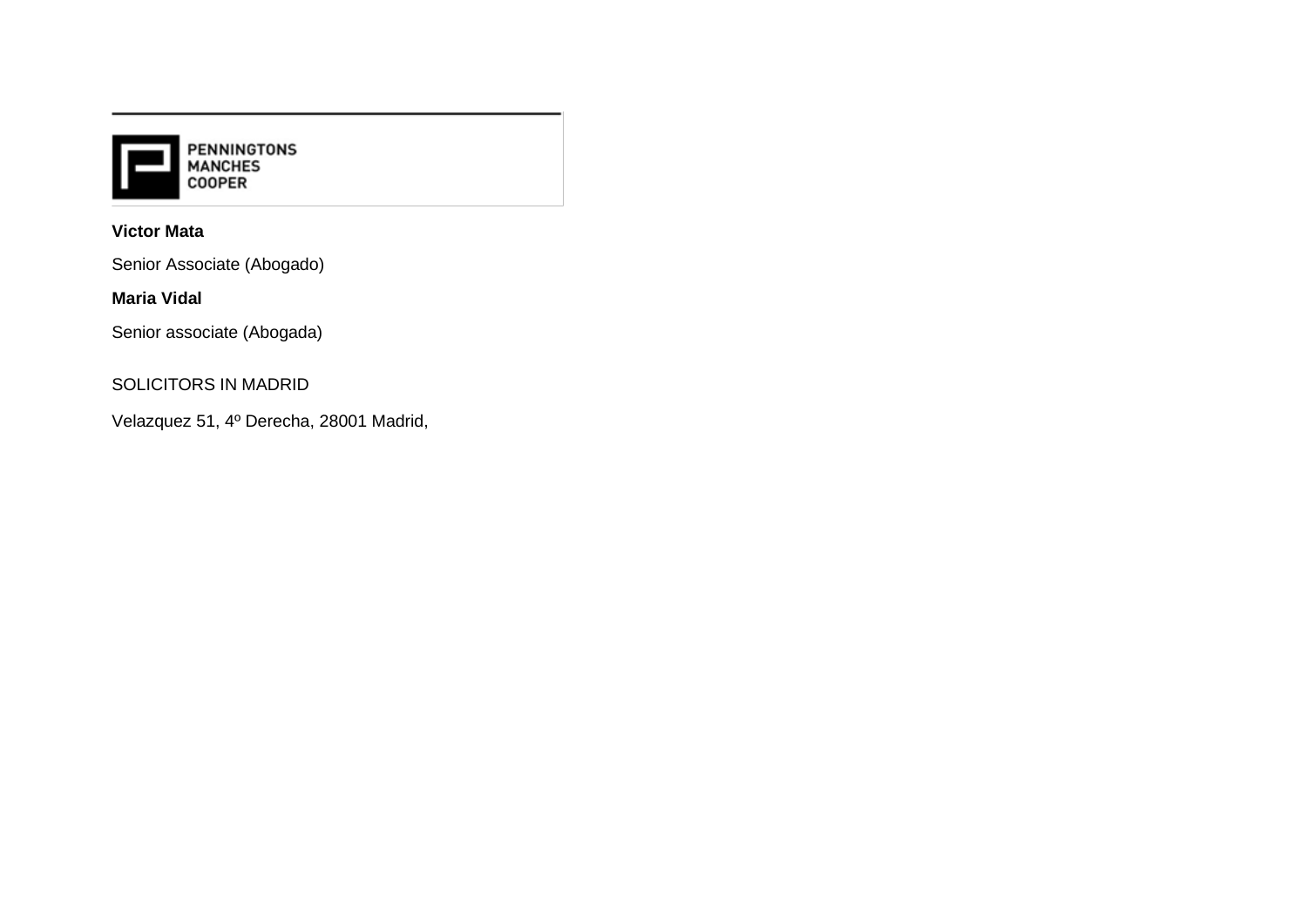1. The scope of the CMR-Convention (art. 1&2)

## *1.1 Is the CMR applicable to carriage of goods by road if no consignment note is issued? (art. 1&2)*

| Yes/No     | Convention                             | <b>National law</b>                                                                                                                                                                                 | Landmark cases                                                                                                          | <b>Clarification</b> |
|------------|----------------------------------------|-----------------------------------------------------------------------------------------------------------------------------------------------------------------------------------------------------|-------------------------------------------------------------------------------------------------------------------------|----------------------|
| <b>YES</b> | As per art 4 of the CMR-<br>convention | Spain applies its own legislation<br>on road transport (Ley 15/2009,<br>de 11 de noviembre, del<br>contrato de transporte terrestre<br>de mercancías) -hereinafter<br>referred to as "Ley 15/2009"- | Resolution 49/2005 issued by<br>the High Court of Huesca.<br>Resolution 37/2001 issued by<br>the High Court of Alicante |                      |

## *1.2 Can the CMR be made applicable contractually? (art. 1&2)*

| Yes/No     | <b>Convention</b>                                                                                                        | <b>National law</b>                                                                                                | Landmark cases<br>Clarification                                                                                                                                                                                                                                                                     |                                                                                                         |  |
|------------|--------------------------------------------------------------------------------------------------------------------------|--------------------------------------------------------------------------------------------------------------------|-----------------------------------------------------------------------------------------------------------------------------------------------------------------------------------------------------------------------------------------------------------------------------------------------------|---------------------------------------------------------------------------------------------------------|--|
| <b>YES</b> | Yes. However, if intented to<br>regulate internal transport,<br>CMR cannot override certain<br>provisions of Ley 15/2009 | Ley 15/2009 admits excluding<br>the application of some issues,<br>although some provisions are<br>fully aplicable | No available case law on art. 3<br>of Ley 15/2009, which<br>determines that "Unless<br>expressly stipulated to the<br>contrary of this Law or of the<br>applicable special legislation,<br>the parties may exclude certain<br>contents of this Law by<br>mediating the corresponding<br>agreement." | Chapters V (liability of carrier)<br>and IX (time bar of actions) of<br>Ley 15/2009 are imperative law. |  |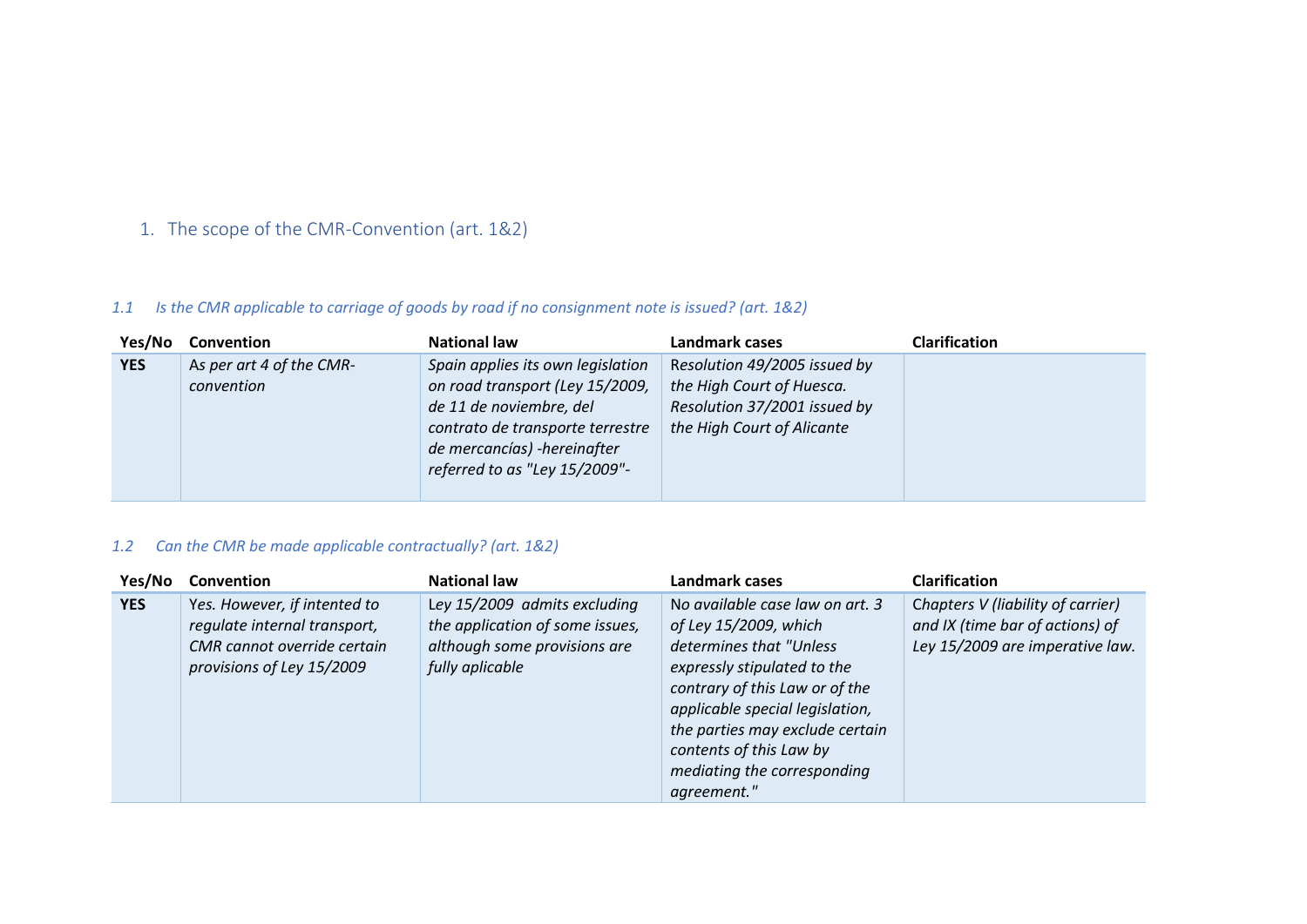## *1.3 Is there anything practitioners should know about the exceptions of art. 1 sub 4?*

| Yes/No     | <b>Convention</b>             | <b>National law</b>             | Landmark cases                | <b>Clarification</b> |
|------------|-------------------------------|---------------------------------|-------------------------------|----------------------|
| <b>YES</b> | Furniture removals (internal) | Nothing is especifically        | Resolution 535/2015 issued by |                      |
|            | are especifically regulated   | mentioned. Furtinture removals  | the High Court of Barcelona   |                      |
|            | under Ley 15/2009. Given the  | regulation can be found at Ley  |                               |                      |
|            | exclusion of 1 sub 4 of CMR   | 15/2009, postal transport under |                               |                      |
|            | Convention, Spain would apply | Ley 43/2010, funeral            |                               |                      |
|            | the general regulations on    | consignments under Royal        |                               |                      |
|            | transport law                 | Decree 1211/1990.               |                               |                      |
|            |                               |                                 |                               |                      |

## *1.4 To what extent is the CMR applicable to the following special types of transport? (art. 1&2)*

| <b>Please</b><br>indicate if<br>(partly)<br>applicable | <b>Service</b>                     | <b>National law</b>                                                                                                                                 | Landmark cases CMR                                                                                                        | clarification                                                                                                                                                                      |
|--------------------------------------------------------|------------------------------------|-----------------------------------------------------------------------------------------------------------------------------------------------------|---------------------------------------------------------------------------------------------------------------------------|------------------------------------------------------------------------------------------------------------------------------------------------------------------------------------|
| ⊠                                                      | Freight<br>forwarding<br>agreement | Ley 16/1987, de 30 de Julio, de<br>Ordenacion de los Transportes<br>Terrestres -hereinafter referred to as<br>"LOTT"- regulates freight forwarders. | Resolution 105/2008 issued by the<br>Supreme Court<br>Resolution 1248/2019 issued by the<br><b>High Court of Alicante</b> | Under Spanish case law a freight<br>forwarder can be considered as carrier<br>by means of interpretation of articles 3<br>and 37 of CMR convention, together<br>with internal law. |
| 図                                                      | <b>Physical</b><br>distribution    |                                                                                                                                                     |                                                                                                                           | It is our understanding that in the<br>event of distribution by road transport,<br>CMR may apply                                                                                   |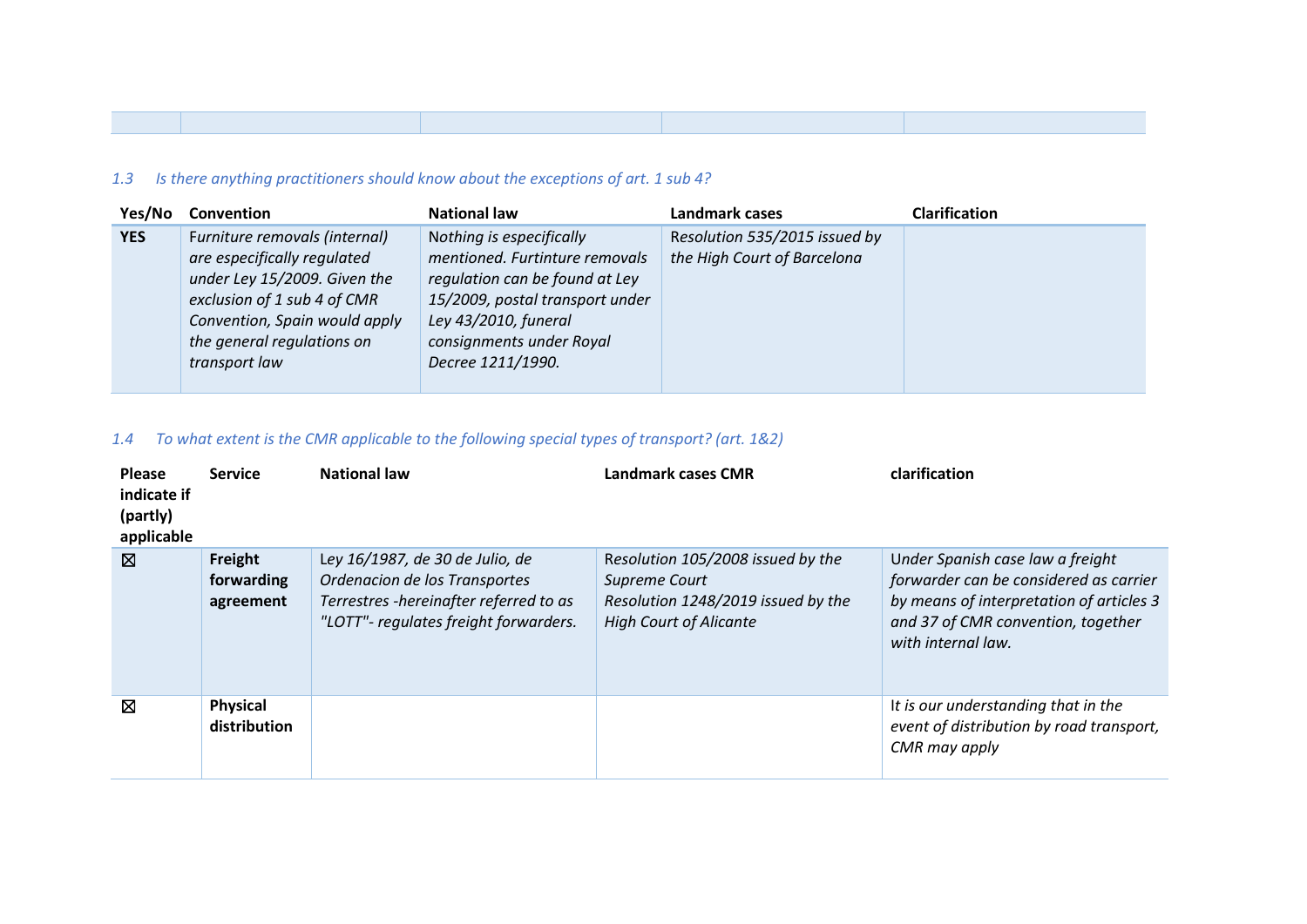| $\Box$      | <b>Charters</b>                            |                                                                                                                                                      |                                                                    | If vehicle is chartered for own<br>transportation then CMR shall not<br>apply |
|-------------|--------------------------------------------|------------------------------------------------------------------------------------------------------------------------------------------------------|--------------------------------------------------------------------|-------------------------------------------------------------------------------|
| 図           | <b>Towage</b>                              |                                                                                                                                                      | Resolution 90/2017, High Court of<br>Guipuzcoa.                    |                                                                               |
| $\boxtimes$ | Roll on/roll<br>off                        |                                                                                                                                                      | Resolution 163/2007 issued by the<br><b>High Court of Valencia</b> | CMR apply, as per art. 2.1, if a single<br>contract has been signed           |
| Ø           | <b>Multimodal</b><br>transport             |                                                                                                                                                      |                                                                    | <b>CMR</b> applies                                                            |
| $\boxtimes$ | <b>Substitute</b><br>carriage $^1$         | According to national law, initial and<br>substitute carriers are liable, although<br>initial (contractual) carrier is liable vis<br>a vis consignor |                                                                    | <b>CMR</b> applies                                                            |
| ⊠           | <b>Successive</b><br>carriage <sup>2</sup> | Article 64 Ley 15/2009.                                                                                                                              |                                                                    | <b>CMR Applies</b>                                                            |
| $\boxtimes$ | 'Paper<br>carriers' <sup>3</sup>           | Article 6 Ley 15/2009, contractual<br>(paper) carrier is liable even if didn't<br>carry out any transport                                            |                                                                    |                                                                               |

*1.5 Is there anything else to share concerning art. 1 and 2 CMR?*

 $1$  partly art. 3

 $^{2}$  please be reminded that this question only asks to what extent the CMR is applicable to successive carriage. The specifics of art 34/35 should be addressed under question 16

<sup>&</sup>lt;sup>3</sup> parties who have contracted as carrier, but do not perform any part of the transport, similar to NVOCC's in maritime transport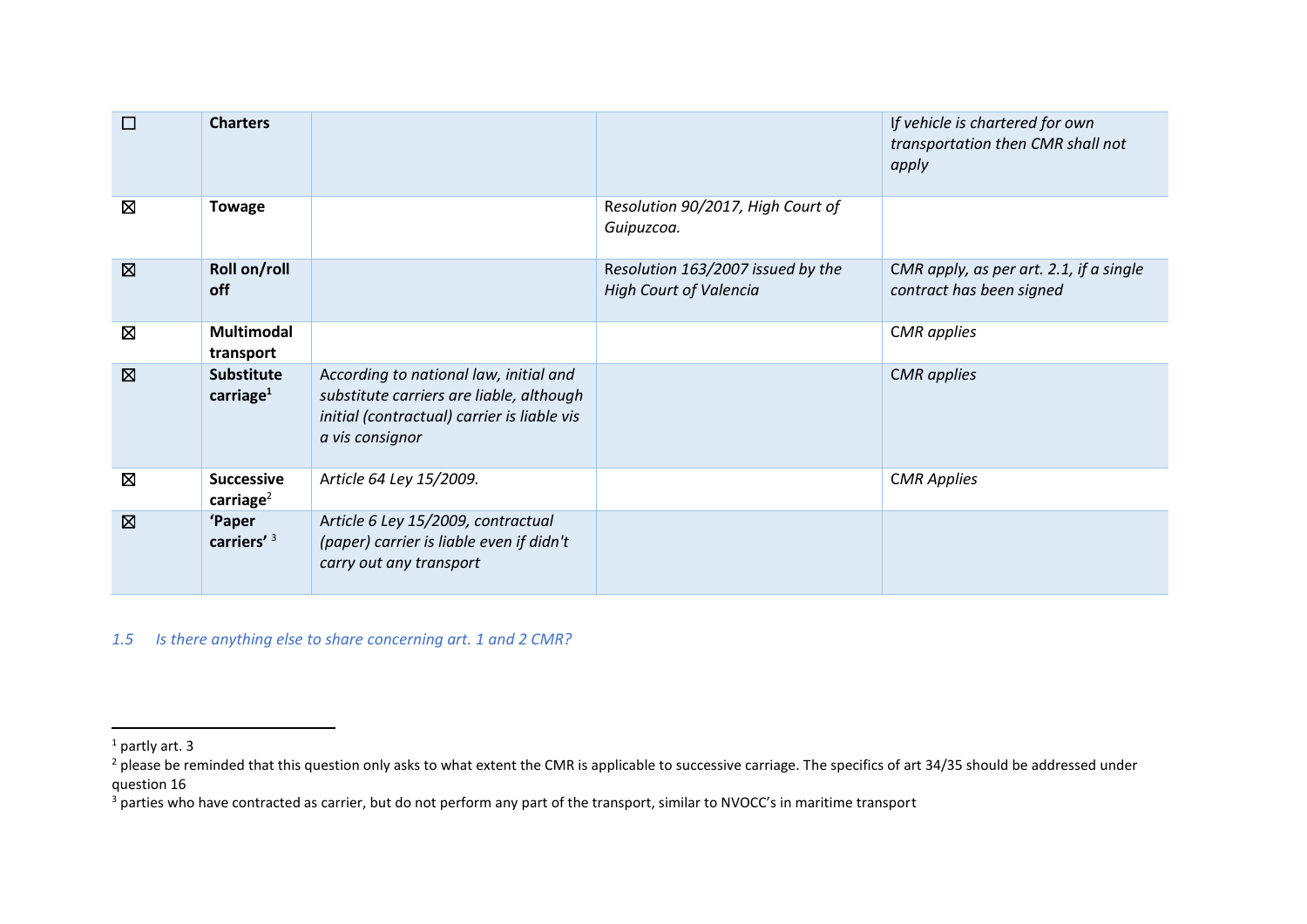## 2. The CMR consignment note (art. 4 - 9 & 13)

- *2.1. Is the consignment note mandatory?*
- *2.2. Nice to know: Does absent or false information on the consignment note give grounds for a claim?*
- *2.3. Is the carrier liable for acceptance and delivery of the goods? (art. 8, 9 & 13)*
- *2.4. To what extent is the carrier bound to his remarks (or absence thereof) on the consignment note? (For instance: Can a carrier be bound by an express agreement on the consignment note as to the quality and quantity of the goods? )*

| <b>Number</b><br>of<br>question | Yes/No     | Convention                                                                                                                                                                                                                                                                                                            | National law (civil law as well<br>as public law)                                                                                                                                                                    | Landmark cases                                                   | <b>Clarification</b> |
|---------------------------------|------------|-----------------------------------------------------------------------------------------------------------------------------------------------------------------------------------------------------------------------------------------------------------------------------------------------------------------------|----------------------------------------------------------------------------------------------------------------------------------------------------------------------------------------------------------------------|------------------------------------------------------------------|----------------------|
| 2.1                             | <b>NO</b>  | According to art. 4 CMR, the<br>consignment note proves the<br>existence of a contract of<br>transport, but its value is<br>merely declarative (and not<br>constitutive). Its absence does<br>not affect the validity of the<br>contract. The contract exists<br>and is valid even if there is no<br>consignment note | Same situation. The absence of<br>consignment note does not<br>mean that the contract is non-<br>existent or null (art. 13.1 Ley<br>15/2009)                                                                         | Reolution dated 20 April 1998,<br><b>High Court of Barcelona</b> |                      |
| 2.2                             | <b>YES</b> | in the event of ommision or<br>defects in the consignment<br>note, liability is attributable to<br>the sender ex. art. 7 CMR.                                                                                                                                                                                         | The sender and the carrier will<br>be liable for damages arising<br>out of the innacuracy or<br>insufficienncy of details,<br>depending on who was the<br>party who had to include those<br>in the consignment note, | Resolution 197/2003 issued by<br>the High Court of Valencia      |                      |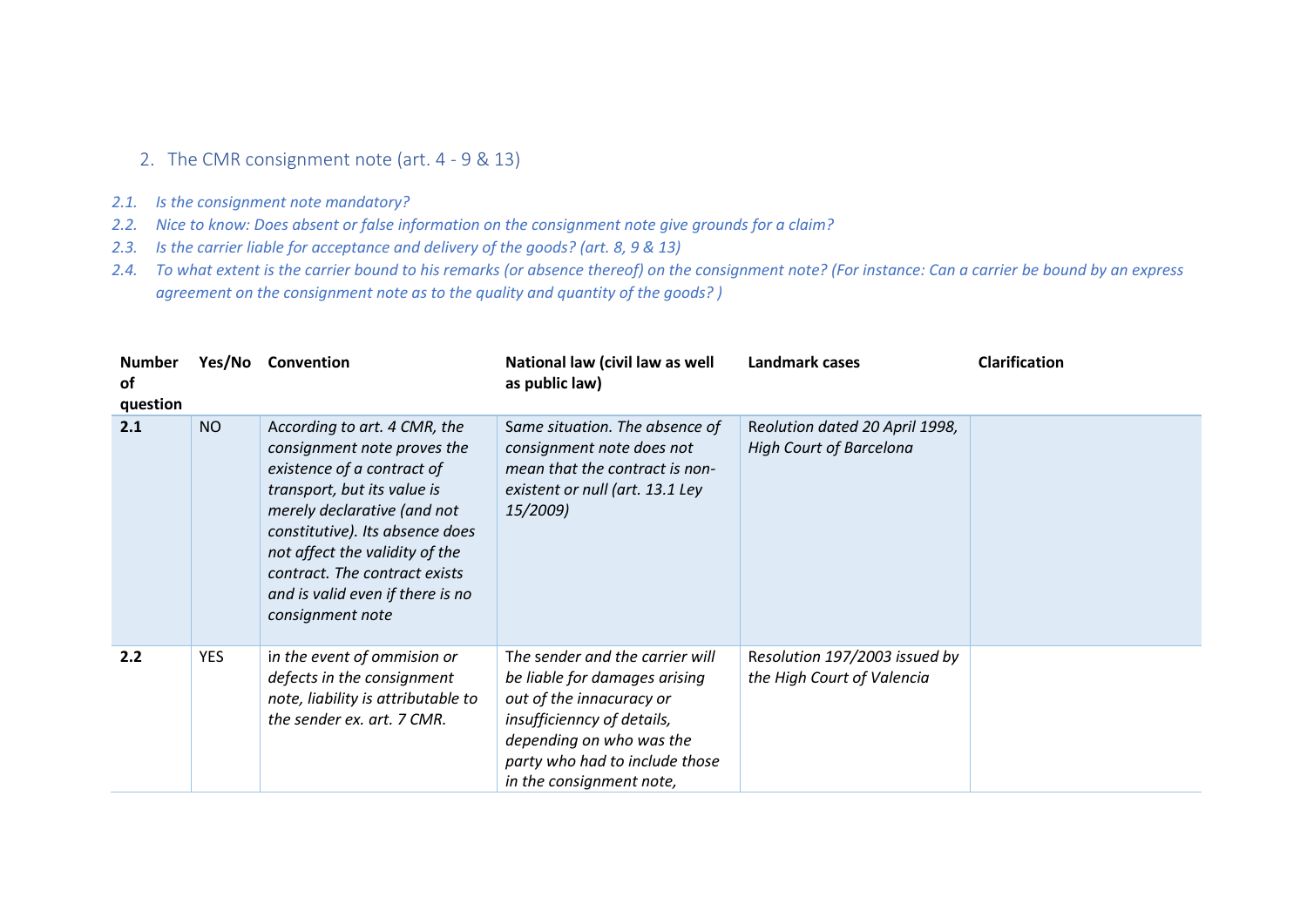|     |            |                                                                                                                                                                                                                                                                                 | according to art. 10.7 Ley<br>15/2009.                                                                                                                                                                                                                                                                     |  |
|-----|------------|---------------------------------------------------------------------------------------------------------------------------------------------------------------------------------------------------------------------------------------------------------------------------------|------------------------------------------------------------------------------------------------------------------------------------------------------------------------------------------------------------------------------------------------------------------------------------------------------------|--|
| 2.3 | <b>YES</b> | Unless reservations have been<br>made in the consignment note,<br>the carrier is liable for<br>acceptance. Such liability shall<br>end upon delivery to the<br>consignee of the cargo and<br>against delivery of the<br>consignment note (again,<br>unless reservations arise). | The carrier is liable for custody<br>of the cargo from the moment<br>the cargo is received until it is<br>delivered at destination,<br>according to art. 28.1 Ley<br>15/2009.                                                                                                                              |  |
| 2.4 | <b>YES</b> | As per article 8.2 CMR, he is<br>bound to remarks/lack of<br>remarks, depending on the<br>reasonability of the mans<br>available in order to check the<br>quality and quantity of the<br>goods                                                                                  | Articles 25 and 26 of Ley<br>15/2009 refers of the<br>examination of the cargo. The<br>former refers to an apparent<br>checking of the cargo, whereas<br>the latter regulates the<br>procedure for thoroughly<br>examining the cargo in the<br>event of suspicions of falsehood<br>(and the costs related) |  |

- 3. Customs formalities (art. 11 & 23 sub 4)
- *3.1. Is the carrier responsible for the proper execution of customs formalities with which he is entrusted?*
- *3.2. Is the carrier liable for the customs duties and other charges (such as VAT) in case of loss or damage?*
- *3.3. Nice to know: Is a carrier liable for the loss of customs (or other) documents and formalities?*
- *3.4. Nice to know: Is a carrier liable for the incorrect treatment of customs (or other) documents and formalities?*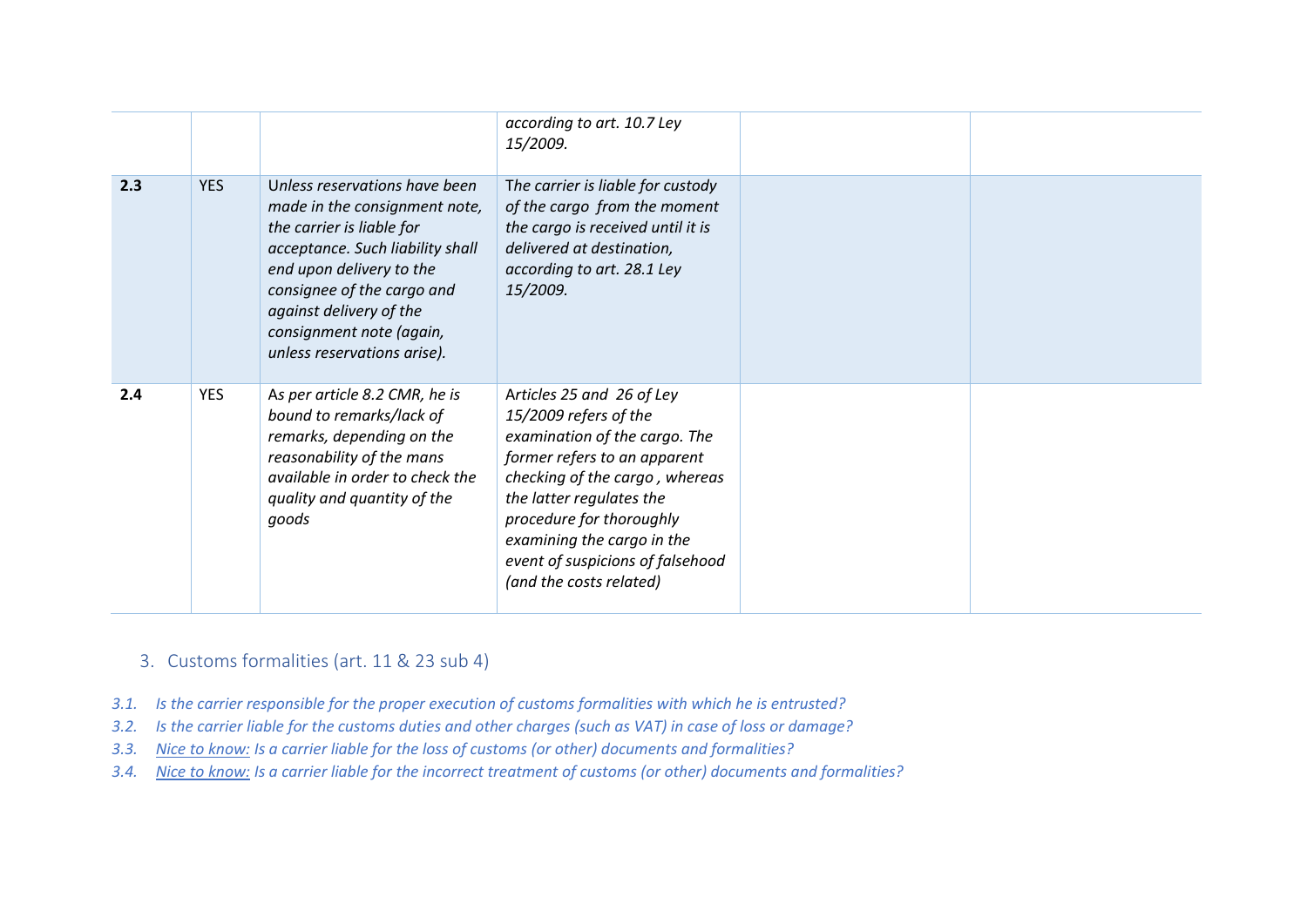| <b>Number</b><br><b>of</b><br>question |            | Yes/No Convention                                                                                                                                                                                                                                                                                                                                                                                                                                                     | <b>National law</b>                                                                                                                                                                                                                                                                                                                                                                                                                                       | <b>Landmark cases</b>                          | <b>Clarification</b> |
|----------------------------------------|------------|-----------------------------------------------------------------------------------------------------------------------------------------------------------------------------------------------------------------------------------------------------------------------------------------------------------------------------------------------------------------------------------------------------------------------------------------------------------------------|-----------------------------------------------------------------------------------------------------------------------------------------------------------------------------------------------------------------------------------------------------------------------------------------------------------------------------------------------------------------------------------------------------------------------------------------------------------|------------------------------------------------|----------------------|
| 3.1                                    | <b>YES</b> | According to art. 11.1.2 of the<br>convention the carrier shall not<br>be under any duty to enquire<br>into either the accuracy or the<br>adequacy of such documents<br>and information. The sender<br>shall be liable to the carrier for<br>any damage caused by the<br>absence, inadequacy or<br>irregularity of such documents<br>and information, except in the<br>case of some wrongful act or<br>neglect on the part of the carrier.<br>Carrier is a mere agent | The carrier is not obliged to<br>verify whether these documents<br>or information are accurate or<br>sufficient. The sender is liable to<br>the carrier for all damages that<br>may result from the absence,<br>insufficiency or irregularity of<br>these documents and<br>information, except in the case<br>of fault on the part of the<br>carrier, according to art. 23.2 Ley<br>15/2009. The provision refers<br>to documents, but not to<br>customs. | Resolution 197/2003, High<br>Court of Valencia | N/A                  |
| 3.2                                    | <b>YES</b> | According to art. 11.1.3, the<br>liability of the carrier for the<br>consequences arising from the<br>loss or incorrect use of the<br>documents specified in and<br>accompanying the consignment<br>note or deposited with the<br>carrier shall be that of an agent,<br>provided that the compensation<br>payable by the carrier shall not<br>exceed that payable in the event<br>of loss of the goods.                                                               | The carrier shall be liable for the<br>consequences of the loss or<br>misuse of these documents. In<br>any case, the compensation<br>payable by him shall not exceed<br>that which would be due in the<br>event of loss of the goods<br>according to art. 23.3 Ley<br>15/2009. The provision refers<br>to documents, but not to<br>customs.                                                                                                               |                                                |                      |
| 3.3                                    | <b>YES</b> | Yes, although only in relation to<br>those documents listed in the                                                                                                                                                                                                                                                                                                                                                                                                    |                                                                                                                                                                                                                                                                                                                                                                                                                                                           |                                                |                      |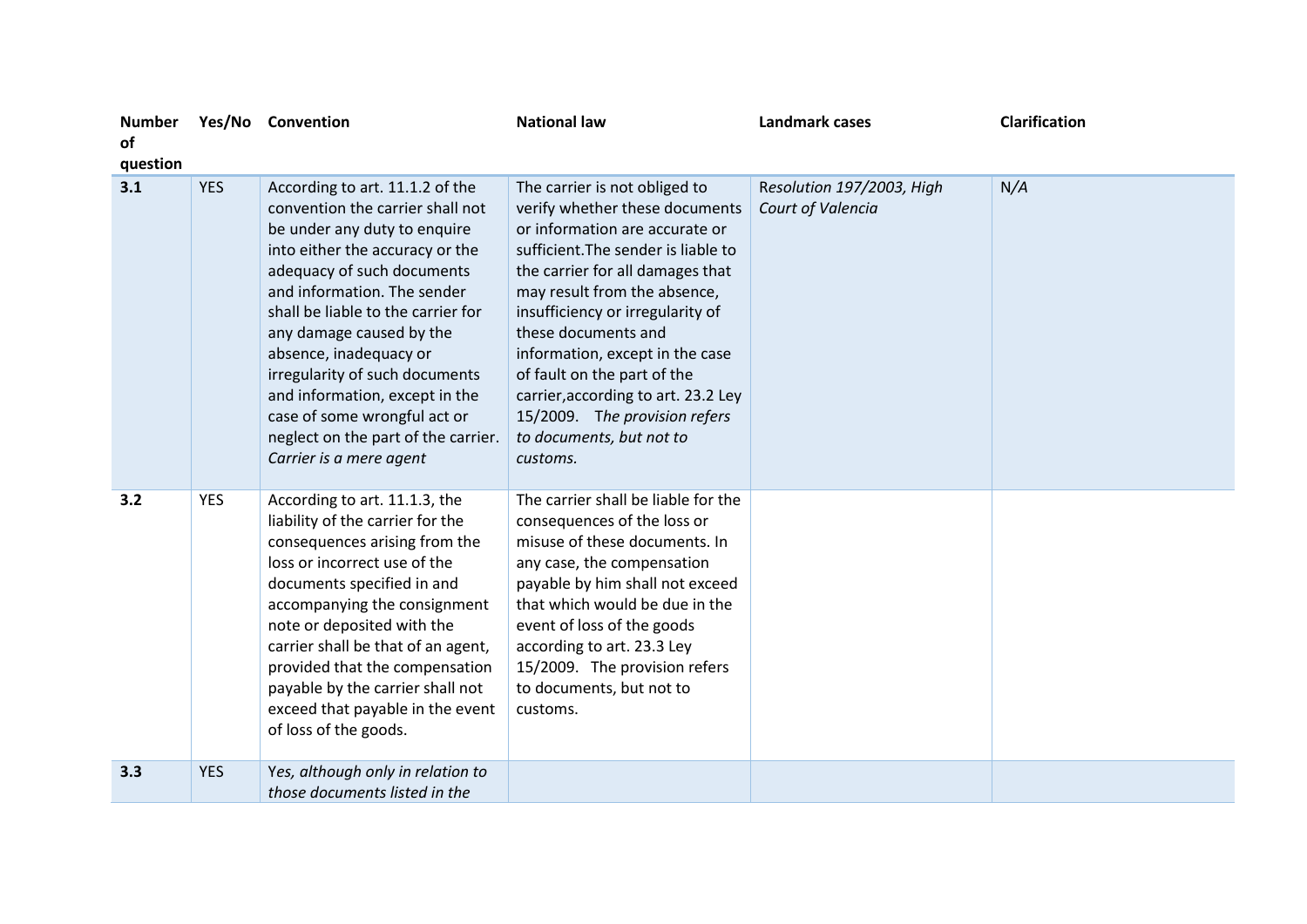|     |            | consignment note as per art.<br>6.2.9                           |
|-----|------------|-----------------------------------------------------------------|
| 3.4 | <b>YES</b> | Only in the event of lack of<br>fulfillment of the instructions |

## 4. The right of disposal (art. 12)

#### *4.1. To what extent can the consignee and consignor execute their right of disposal?*

The right of disposal is available to the consignor, until the delivery of the cargo, unless the consignment note has been handed to the consignee, or unless the right of disposal has been transferred from consignor to consignee and is so expressed in the consignment note. The right of disposal is also subject to the carrier being materially able to comply with the orders, and subject to payment of the expenses linked to the fulfillness of the new instructions.

### *4.2. Nice to know: To what extent is the carrier liable if he does not follow instructions as given or without requiring the first copy of the consignment note to be produced (art. 12.7)?*

The carrier is obliged to comply with the new instructions, even if this extends the temporary period of liability for damages, and is liable for failing to comply with these instructions, as well as when he follows instructions without having required the presentation of the first copy of the consignment note. Such liability of the carrier is independent of whether his conduct is guilty, and the damages must be compensated to whoever was the holder of the right to delivery when the non-compliance with the instructions occurred.

## 5. Delivery (art. 13, 14, 15 & 16)

*5.1.Can the obligation to ask for instructions lead to liability of the carrier? (art. 14, 15 & 16)*  5.2. Nice to know: Are there circumstances that prevent delivery as mentioned in art. 15 for which the carrier is liable?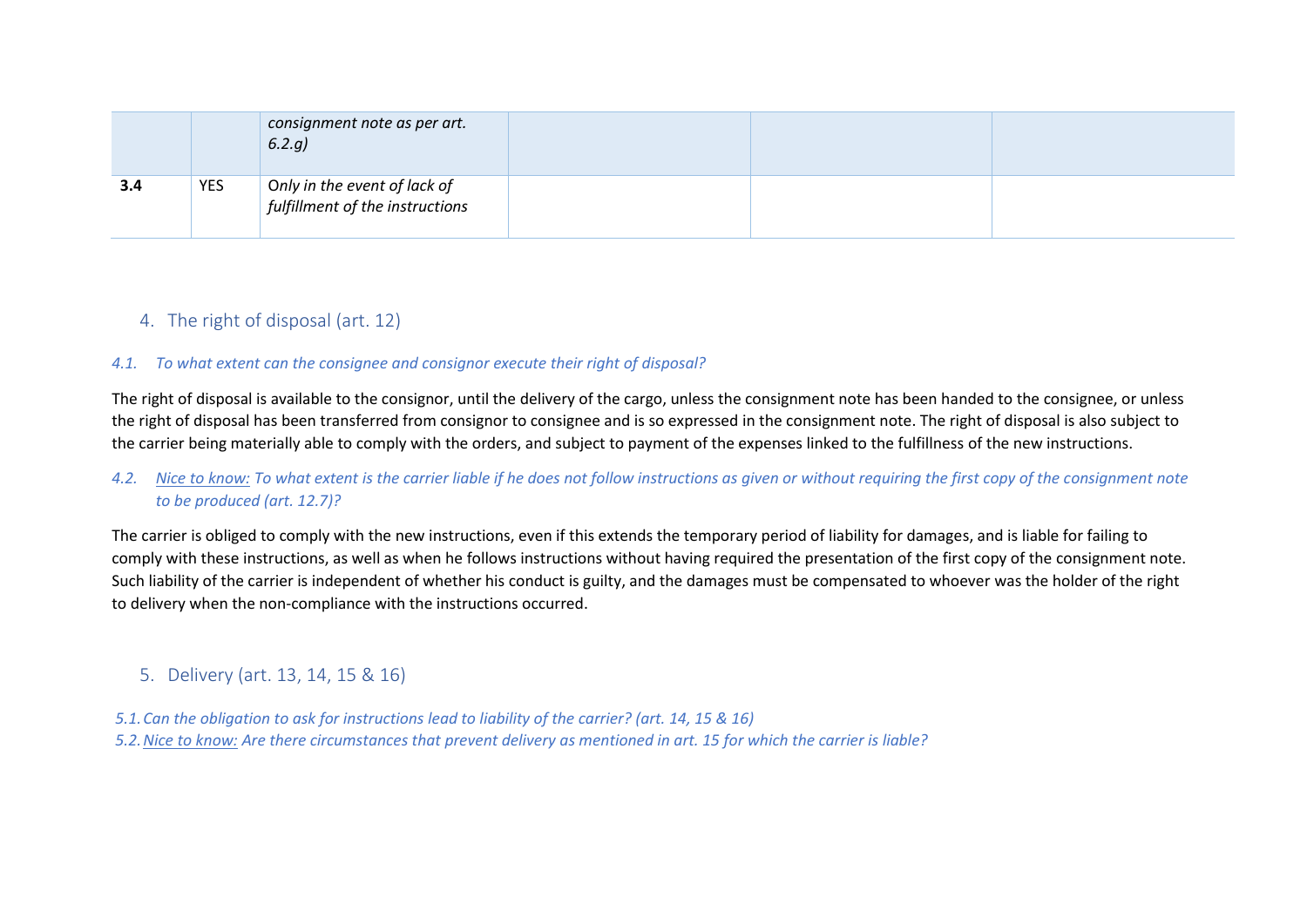| <b>Number</b><br>of<br>question |            | Yes/No Convention                                                                                                                                                                                             | <b>National law</b>                                                                                                                                                                                                                                                                       | Landmark cases                                                  | <b>Clarification</b> |
|---------------------------------|------------|---------------------------------------------------------------------------------------------------------------------------------------------------------------------------------------------------------------|-------------------------------------------------------------------------------------------------------------------------------------------------------------------------------------------------------------------------------------------------------------------------------------------|-----------------------------------------------------------------|----------------------|
| 5.1                             | <b>YES</b> | The basic principle is the<br>obligation for the carrier to ask<br>for instructions, and<br>secondarily act by taking the<br>most convenient measures of<br>whoever has the right to<br>dispose of the goods. | Similar to prov 1719 Spanish<br>civil Code: "In the execution of<br>the mandate, the agent must<br>comply with the instructions of<br>the principal. In the absence of<br>them, he will do everything that,<br>according to the nature of the<br>business, a good family man<br>would do" | Resolution 9/2005 issued by the<br><b>High Court of Cordoba</b> |                      |
| 5.2                             | <b>YES</b> | In the event of lack of the<br>compulsory request for<br><i>instrucions</i>                                                                                                                                   |                                                                                                                                                                                                                                                                                           |                                                                 |                      |

# 6. Damage (art. 10 & 30)

## *6.1. Is packaging (the container, box etc.) considered part of the goods, if provided by the shipper/cargo interest?*

| Yes/No     | Convention                                                                                             | <b>National law</b>                                                                                                                                                                                            | Landmark cases | <b>Clarification</b> |
|------------|--------------------------------------------------------------------------------------------------------|----------------------------------------------------------------------------------------------------------------------------------------------------------------------------------------------------------------|----------------|----------------------|
| <b>YES</b> | Yes, and a relevant issue according<br>to articles $6.1.f$ , $7.1.a$ and $17.4.b$<br>of CMR Convention | Containers, pallets or other similar<br>means of grouping goods used in<br>the carriage shall also be<br>considered as goods when they<br>have been provided by the shipper,<br>according to 47.1 Ley 15/2009. |                |                      |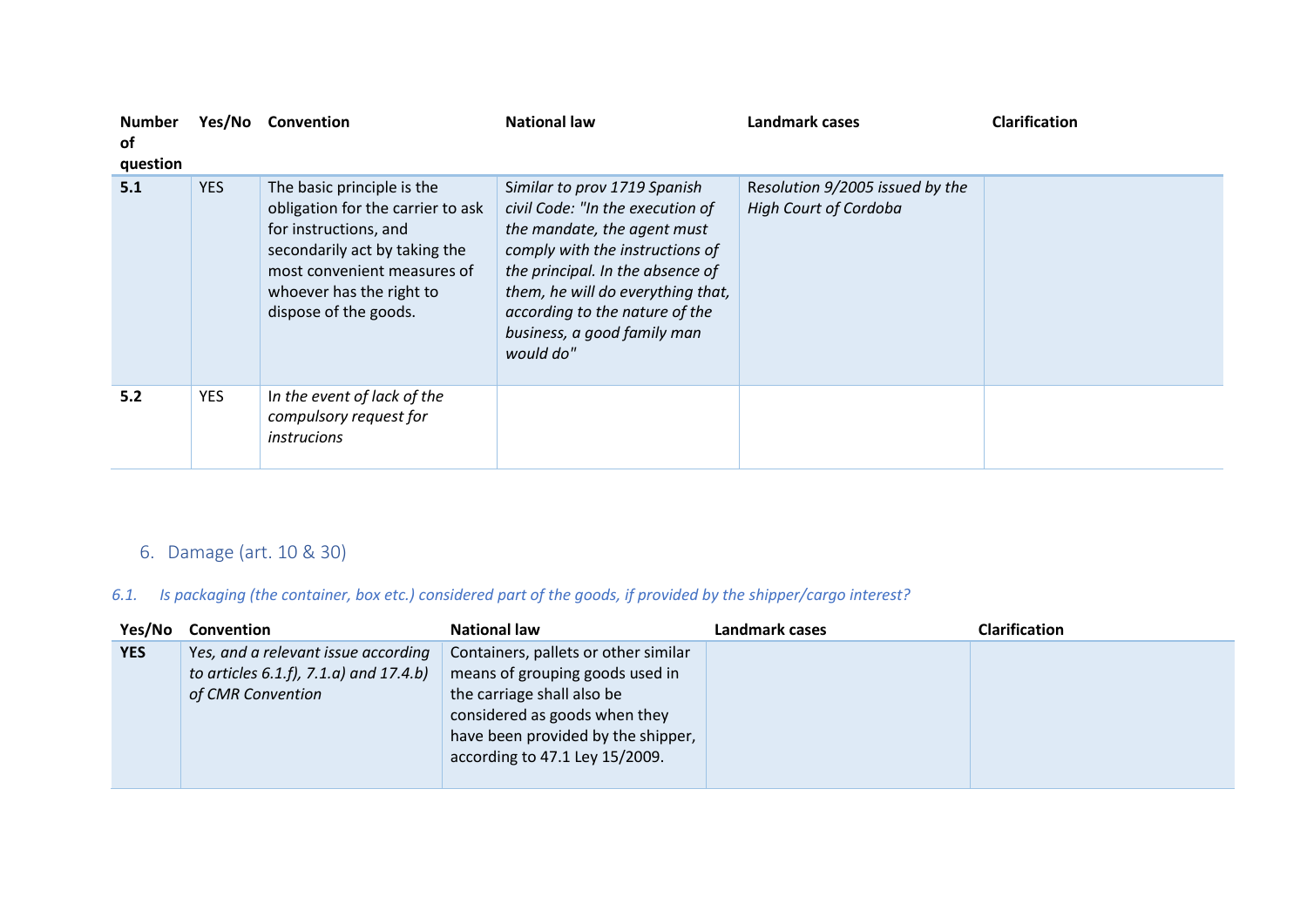#### *6.2. To what extent Is the consignor liable for faulty packaging? (art. 10)*

Both Art. 10 CMR and article 21.3 Ley 15/2009 establish that the sender is liable to the carrier for damage caused by defects in the packaging of the goods, unless such defects were obvious or already known to the carrier at the time the goods were taken over and the carrier has not made appropriate reservations.

### *6.3. When is a notification of damage considered to comply with all requirements? (art. 30)*

It should be descriptive, not extremely detailed, but enough to express the damage suffered. They must be carried out at the time of delivery if the losses or faults are apparent, or within 7 working days if they are not apparent. It is highly advisable to do them in writing as evidence.

#### *6.4. Nice to know: What is considered to be 'not apparent damage'? (art. 30 sub 2)*

They are those that are only perceived when opening the packaging, or in analogous assumptions..

### *6.5. Nice to know: When is counterevidence against a consignment note admitted? (art. 30 sub 1)*

If the consignee receives the goods without checking their condition, or if at the time of delivery in the case of apparent loss or damage, or within seven working days from the date of delivery in the case of not apparent damage.

7. Procedure (art. 31 – 33)

#### *7.1. When do the courts or tribunals of your country consider themselves competent to hear the case? (art. 31 & 33)*

The first rule is the possibility of express (not tacit) submission to a court.

Outside of that assumption, article 31 CMR allows suing in Spain if it is the habitual place of residence of the defendant, his main domicile or branch through which the transport contract has been concluded; or if it is the place of loading or delivery of the goods. Within the Spanish jurisdiction, the rules of objective and territorial jurisdiction are determined in accordance with Spanish procedural legislation.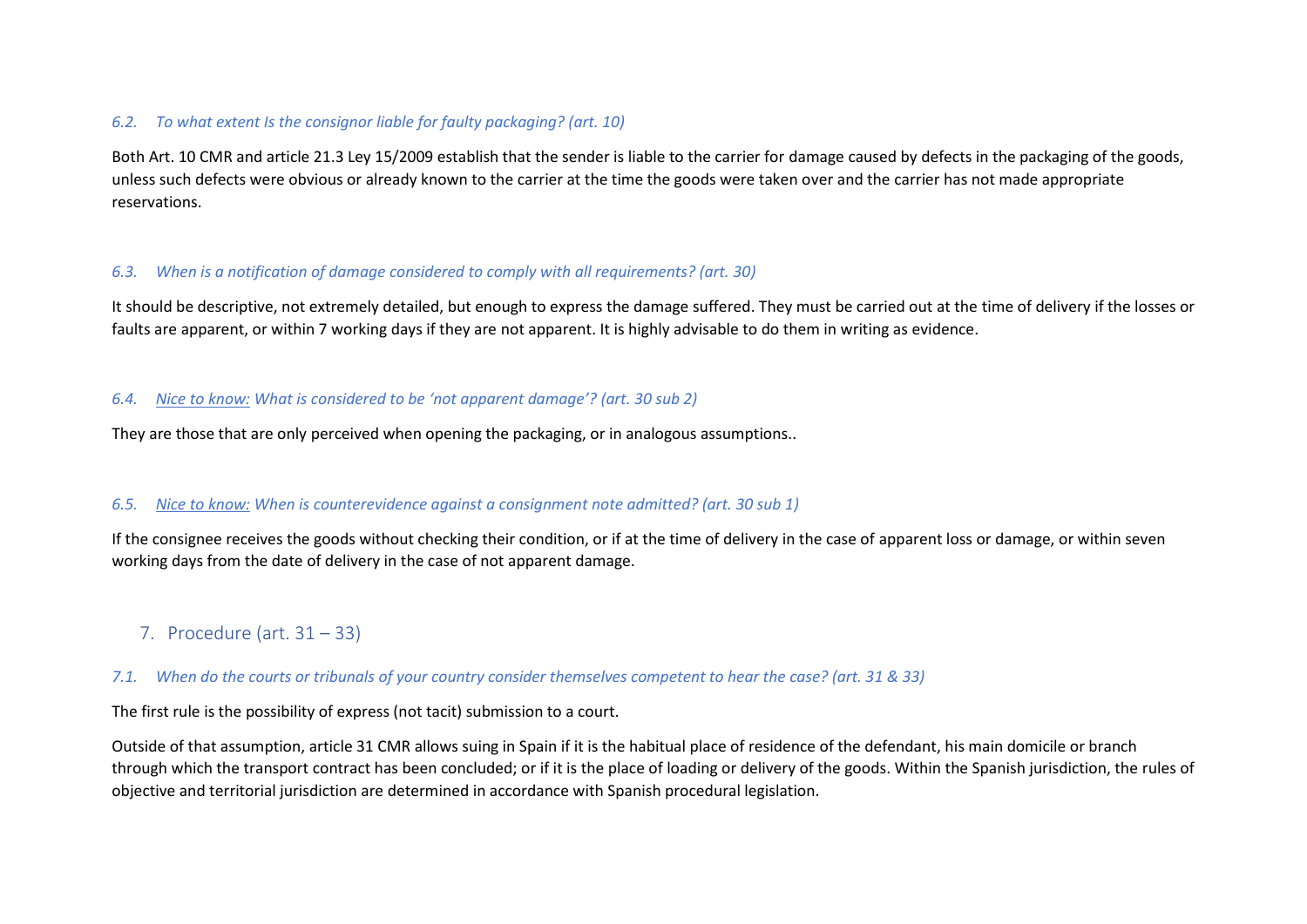There is also room for the Juntas Arbitrales de Transporte to be competent according to article 31 CMR for small claims.

| Yes/No     | <b>Convention</b>                                          | <b>National law</b>                                                                                                                                                                                                                                                                                                                                                                                                                                                                     | Landmark cases                                                                                                                                                       | <b>Clarification</b> |
|------------|------------------------------------------------------------|-----------------------------------------------------------------------------------------------------------------------------------------------------------------------------------------------------------------------------------------------------------------------------------------------------------------------------------------------------------------------------------------------------------------------------------------------------------------------------------------|----------------------------------------------------------------------------------------------------------------------------------------------------------------------|----------------------|
| <b>YES</b> | Suspension to be interpreted<br>according to internal law. | Article 79 Ley 15/2009 establishes<br>that the actions to which the<br>carriage regulated in this law may<br>rise shall be subject to a limitation<br>period of 1 year. However, in the<br>event that such actions derive from<br>a wilful act or with a conscious and<br>voluntary breach of the legal duty<br>assumed that produces damage<br>which, without being directly<br>intended, is a necessary<br>consequence of the action, the<br>limitation period shall be two<br>years. | Resolution 704/2016 issued by the<br>Supreme Court. Such resolution<br>raises the interpretation of Article<br>79.3 Ley 15/2009 in relation with<br>Article 32.2 CMR |                      |

### *7.2. Is there any case law in your jurisdiction on the period of limitation? (art. 32)*

### *7.3. Nice to know: Is it possible to award a single court or tribunal with exclusive competence to hear a CMR based case? (art. 31 & 33)*

| Yes/No     | Convention                       | <b>National law</b> | Landmark cases                   | <b>Clarification</b>                    |
|------------|----------------------------------|---------------------|----------------------------------|-----------------------------------------|
| <b>YES</b> | Express submission to a Court is |                     | Resolution 67/2005 issued by the | In accordance with Ley Organica del     |
|            | valid according to art. 31 CMR   |                     | <b>High Court of Barcelona</b>   | Poder Judicial, as the international    |
|            |                                  |                     |                                  | contract of carriage of goods under     |
|            |                                  |                     |                                  | the CMR regime is neither affected      |
|            |                                  |                     |                                  | by an exclusive jurisdiction of those   |
|            |                                  |                     |                                  | provided for in art. 22.1 LOPJ nor,     |
|            |                                  |                     |                                  | ordinarily, by the special jurisdiction |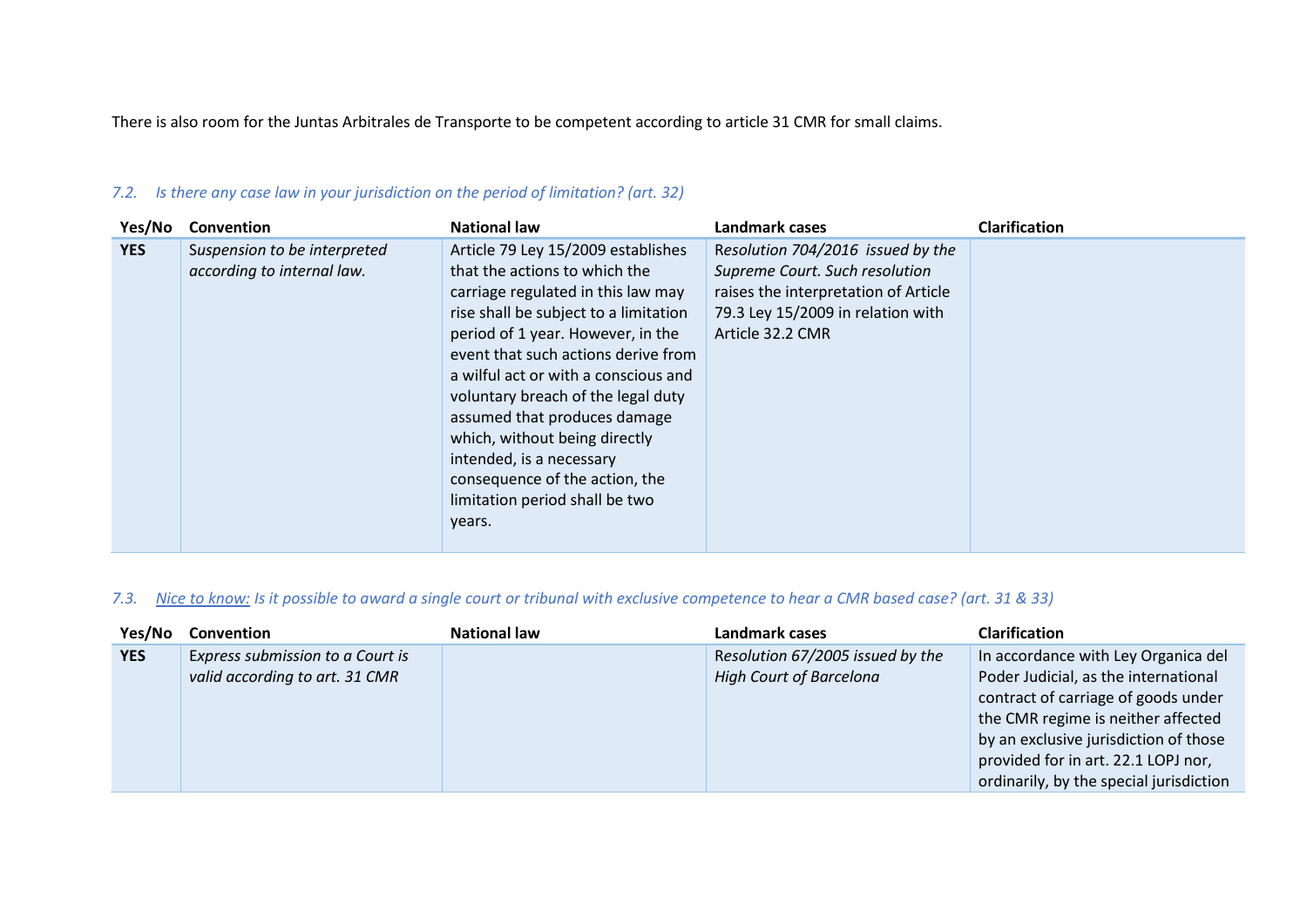| for consumer and insurance             |
|----------------------------------------|
| contracts (art. 22.4 LOPJ), the        |
| general jurisdictions apply, according |
| to which the express or tacit          |
| submission to the Spanish Court        |
| must be taken into account; and the    |
| defendant's domicile in Spanish        |
| territory (art. 22.2 LOPJ). It gives   |
| room to allowing competence based      |
| on a tacit act (i.e. not bringing a    |
| forum non conveniens action timely)    |
|                                        |

- 8. Carrier liability (art. 17 20)
- *8.1. Who are considered to be 'agents, servants or other persons of whose services the carrier makes use for the performance of the carriage acting within the scope of their employment? (art. 3)*

The carrier shall be responsible for the acts and omissions of the auxiliary persons, whether dependent or independent, whose services he employs for the fulfilment of his obligations, such as agents, drivers, employees, subcontracted carriers, handling agents, warehousers, custom officers.

#### *8.2. To what extent is a carrier liable for acts committed by parties as referred to in art. 3?*

The carrier is liable under the same conditions and as if such acts or omissions were his own, independently of his right to seek later reimbursement from any liable subcontractor(s).

*8.3. To what extent is a carrier deemed liable for damage to or (partial) loss of the goods he transported? (art. 17, 18)*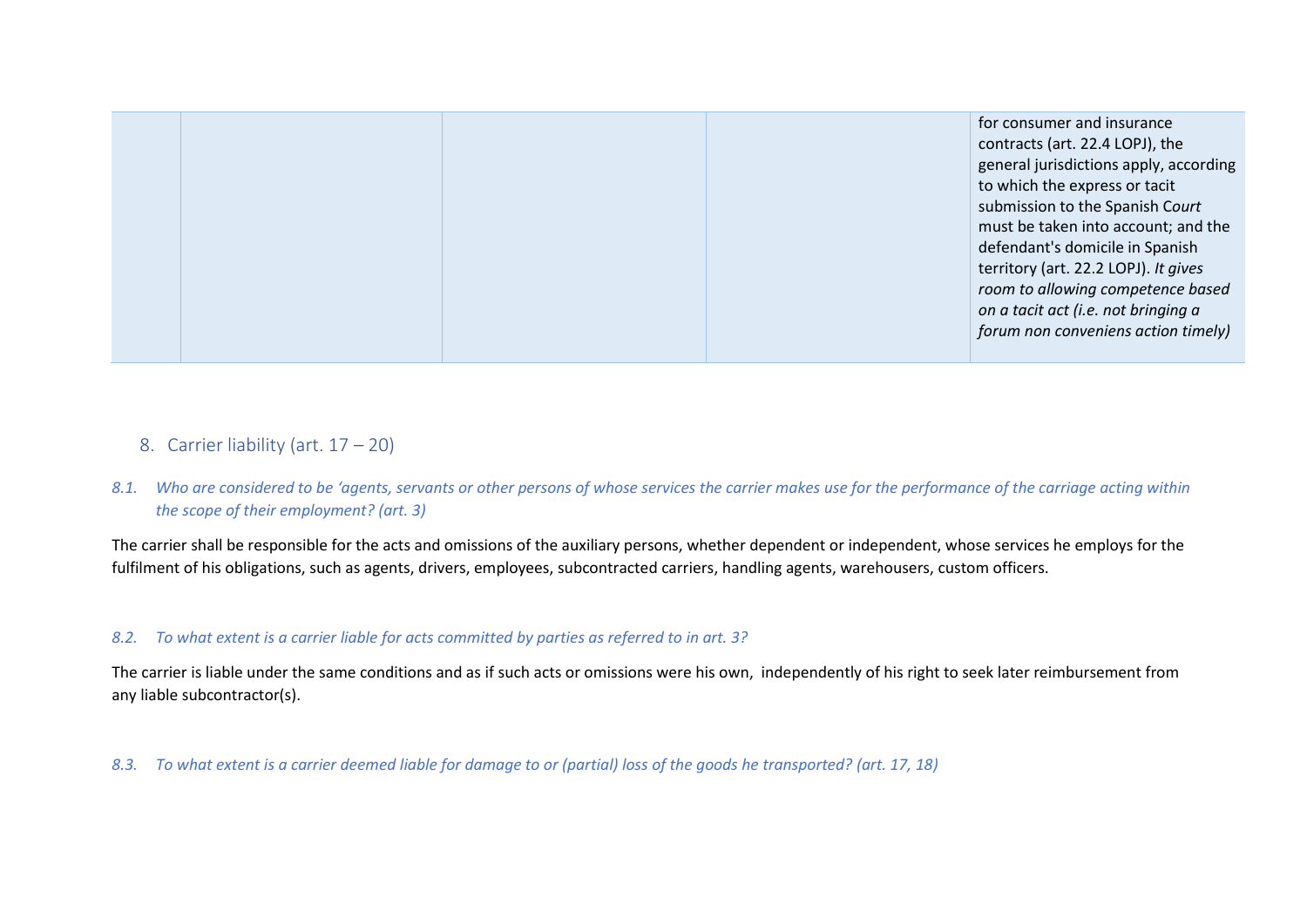The carrier is liable for the total or partial loss of the goods and for damage occurred between the time when he takes over th goods and the time of delivery. The carrier is also liable for any delay in delivery.

However, the carrier is exempted from liability in cases of fault or wrong transport instructions given by the shippers of the receivers, inherent vice, or generally in cases of damage caused for circumstances which the carrier could not avoid and whose consequences he could not prevent. The burden of proving that loss, damage or delay was due to one of these causes shall rest upon the carrier.

- *8.4. If the transported goods cause damage in any way to other goods, is the damage to those other goods considered to be covered by the CMR?*
- *8.5. Nice to know: If a defect or ill-use of a trailer or container is the cause of the damage, is the carrier considered liable? In other words, are the trailer or container viewed as part of (packaging of) the goods or as part of the vehicle? (art. 17 sub 3)*
- *8.6. Is there any relevant case law on art. 20, 21 or 22?*

| <b>Number</b><br>of<br>question |            | Yes/No Convention                                                                                                                                                                                                                                                                          | <b>National law</b>                                                                                                                                                                                                                                                                                         | <b>Landmark cases</b>                                      | <b>Clarification</b> |
|---------------------------------|------------|--------------------------------------------------------------------------------------------------------------------------------------------------------------------------------------------------------------------------------------------------------------------------------------------|-------------------------------------------------------------------------------------------------------------------------------------------------------------------------------------------------------------------------------------------------------------------------------------------------------------|------------------------------------------------------------|----------------------|
| 8.4                             | <b>YES</b> | In accordance to article 28 CMR<br>Convention, the carrier may<br>avail himself of the provisions<br>of this Convention excluding his<br>liability or fixing or limit the<br>compensation whether in a<br>contractual action or extra<br>contractual (article 1902<br>Spanish Civil Code). | Idem.<br>In accordance to article 63 of the<br>Spanish Land Transport<br>Contracts Act 15/2009, the<br>carrier also may avail himself of<br>the provisions of this Convention<br>excluding his liability or fixing or<br>limit the compensation whether<br>in a contractual action or extra<br>contractual. | Resolution 879/2006 issued by<br>the Spanish Supreme Court |                      |
| 8.5                             | <b>YES</b> | The carrier is liable to deliver of<br>the cargo in the same<br>conditions they were when they<br>were given. As a consequence<br>of the above, the carrier must<br>conserve the trailer and/or                                                                                            | Idem.<br>In accordance to article 48.2 of<br>the Spanish Land Transport<br>Contracts Act 15/2009, the<br>carrier is also liable if the cause<br>of the damage is due to a defect                                                                                                                            | Resolution 334/2017 issued by<br>the High Court of Madrid  |                      |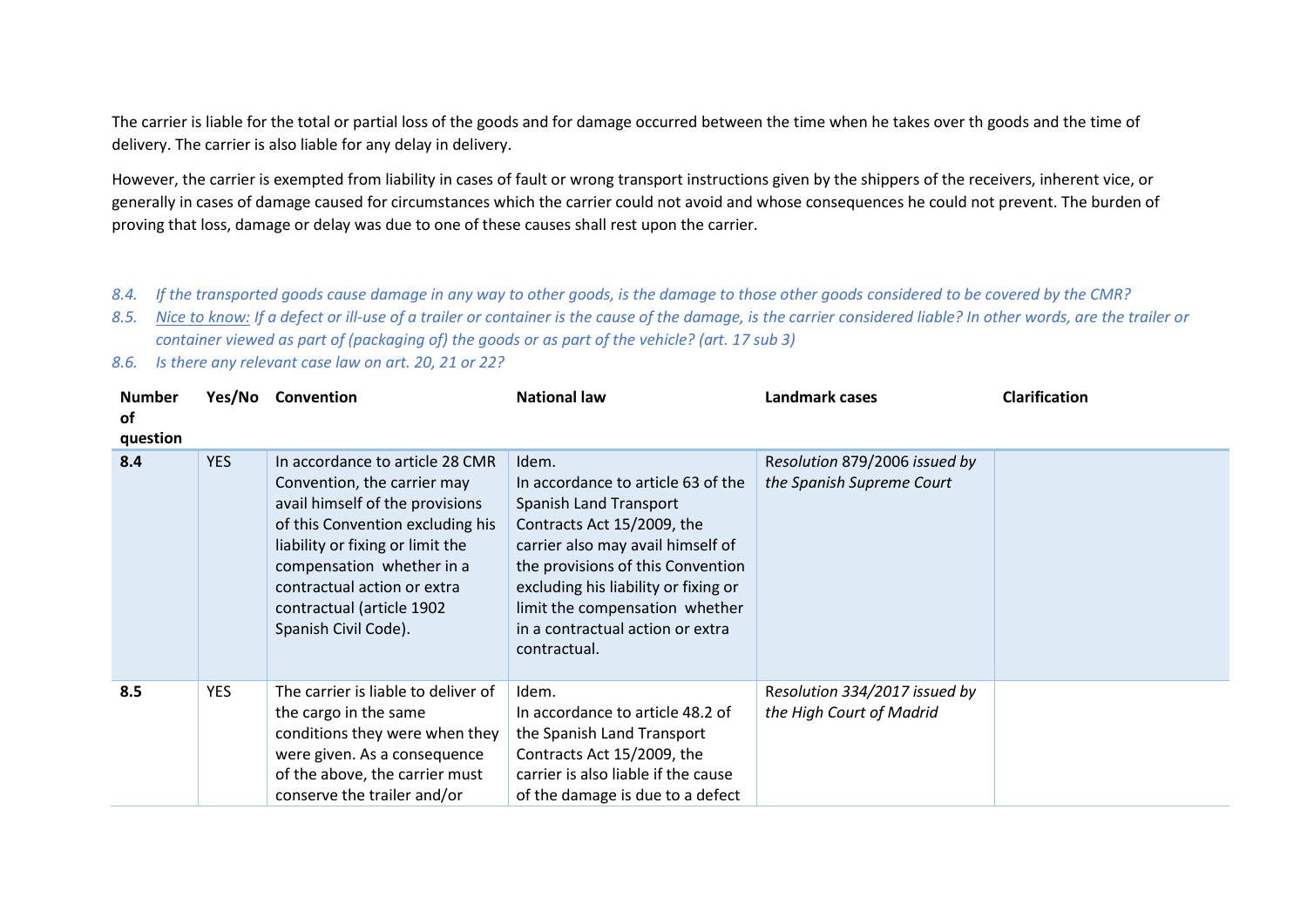|     |            | container in a good conditions<br>in order to the carriage so he is<br>liable if the cause of the<br>damage is due to a defect of<br>them, unless the shipper has<br>provided explicit instructions to<br>transport the goods in a specific<br>trailer or container. In this case,<br>the carrier would be exempted<br>from liability in accordance to<br>the article 17.4 d). | of them, unless the shipper has<br>provided explicit instructions to<br>transport the goods in a specific<br>trailer or container. In this case,<br>the carrier would be exempted<br>from liability in accordance to<br>the article 17.4 d). |                                                                                                                                                                                                  |                                                                                                                                                                                  |
|-----|------------|--------------------------------------------------------------------------------------------------------------------------------------------------------------------------------------------------------------------------------------------------------------------------------------------------------------------------------------------------------------------------------|----------------------------------------------------------------------------------------------------------------------------------------------------------------------------------------------------------------------------------------------|--------------------------------------------------------------------------------------------------------------------------------------------------------------------------------------------------|----------------------------------------------------------------------------------------------------------------------------------------------------------------------------------|
| 8.6 | <b>YES</b> |                                                                                                                                                                                                                                                                                                                                                                                |                                                                                                                                                                                                                                              | Resolution 603/2011 issued by<br>the High Court of Barcelona<br>Resolution 263/2005 issued by<br>the High Court of Alicante<br>Resolution dated 20 April 1988,<br><b>High Court of Barcelona</b> | Those are resolutions in<br>relation to article 21 of the<br><b>CMR</b> Convention. They<br>generally refer to collection of<br>different means of payment<br>than those agreed. |

## 9. Exemption of liability (art. 17 sub 2 & 4)

#### *9.1. When are there 'circumstances which the carrier could not avoid and the consequences of which he was unable to prevent'? (art. 17 sub 2)*

These kind of circumstances refer to a force majeure cases, which should neccesary prove by the party who pretends that the exeption of liability would be apply. In addition, the party must prove that the circumstance was unpredictable or, at least, predictable but unavoidable. Under Spanish Law, article 48.1 of Ley 15/2009 also establishes it. However, Spanish case law rarely admit such circumstances. Some examples are Resolution issued by the Supreme Court dated 20 December 1985 , Resolution 589/2002 issued by the High Court of Valencia or Resolution 258/1999 issued by the High Court of Vizcaya.

#### *9.2. To what extent is a carrier freed from liability? (art. 17 sub 4)*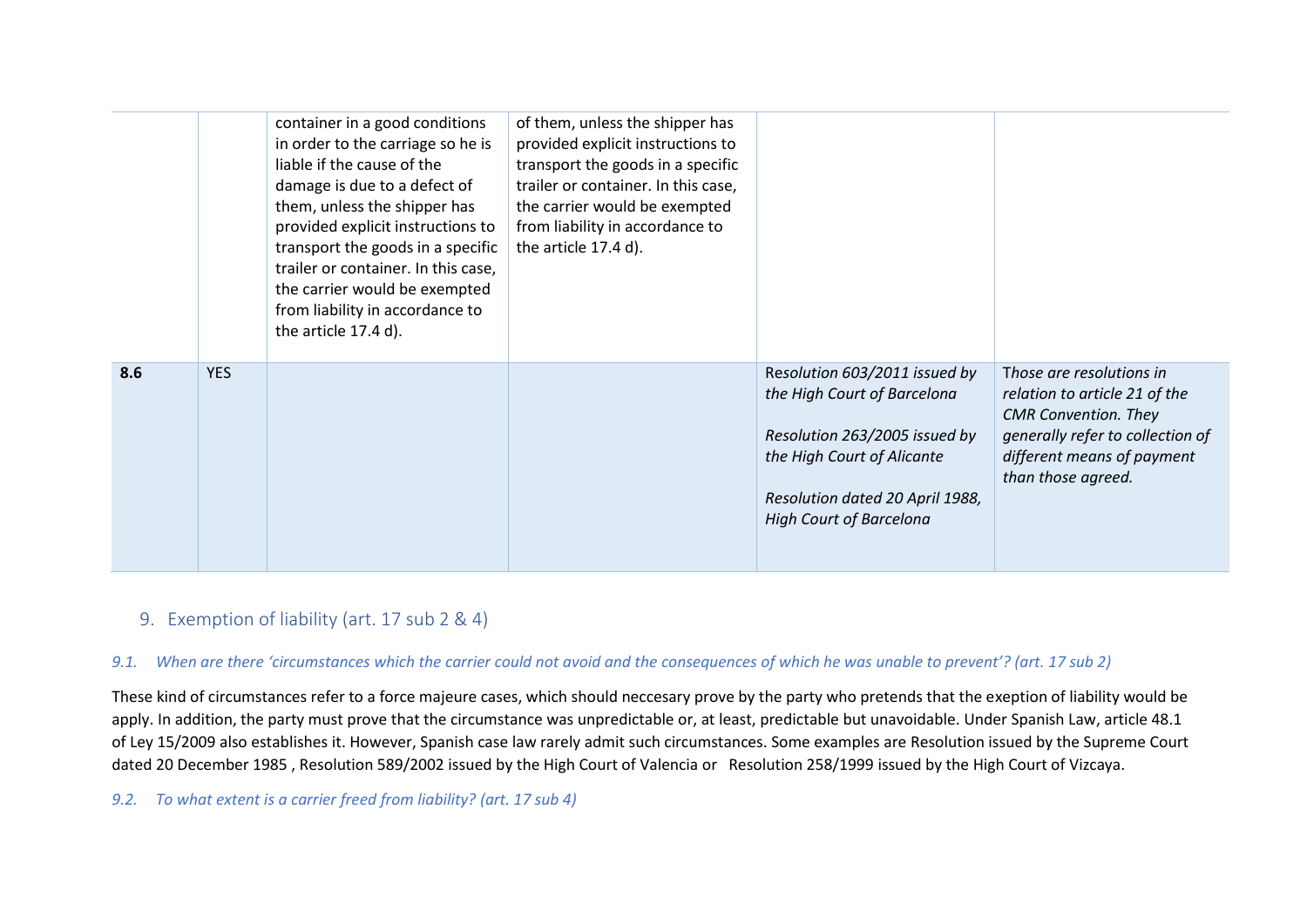In adittion of the general causes of exclusion of liability, the carrier shall be also relieved of liability when the loss or damage arises from the circumstances such as (i) the use of open unsheeted vehicles (ii) the lack of, or defective condition of packing of the goods (iii) handing, loading, stowage or unloading of the goods by the sender, the consignee or person acting on behalf of the sender or the consignee (iv) the nature of certain kinds of goods (v) insufficiency or inadequacy of marks or numbers on the packages (vi) the carriage of livestock. The carrier must prove the existence of the above circumstances and also that the loss, damage or delay may result from them.

## 10.Calculation of damages (art. 23 – 28)

- *10.1. Is there any case law in your jurisdiction on the calculation of the compensation for damage to the goods (i.e. the carrier's limited liability)? (art. 23 – 28)*
- *10.2. Nice to know: In relation to question 10.1: Is there any case law on the increase of the carrier's limit of liability? (art. 24 & 26)*

| <b>Number</b><br><b>of</b><br>question |            | Yes/No Convention                                                                                                                                                                                                                                                                                                                                                                                                                              | <b>National law</b>                                                                                                                                                                                                                                                                                                                                                                                                                                     | <b>Landmark cases</b>                                                                                                                                                                    | <b>Clarification</b> |
|----------------------------------------|------------|------------------------------------------------------------------------------------------------------------------------------------------------------------------------------------------------------------------------------------------------------------------------------------------------------------------------------------------------------------------------------------------------------------------------------------------------|---------------------------------------------------------------------------------------------------------------------------------------------------------------------------------------------------------------------------------------------------------------------------------------------------------------------------------------------------------------------------------------------------------------------------------------------------------|------------------------------------------------------------------------------------------------------------------------------------------------------------------------------------------|----------------------|
| 10.1                                   | <b>YES</b> | The compensation for the loss<br>or damage of the goods is<br>calculated according to the<br>value of the goods at the place<br>and time in which it was<br>accepted by the carrier (art. 23.<br>1). However, there is a legal<br>limit of liability and it must not<br>be higher than the amount<br>result of 8.33 d.e.g. per gross<br>weight of the cargo lost or<br>damaged.<br>In cases of delay, this amount<br>cannot be higher than the | In accordance to article 55 of Ley<br>15/2009 the compensation for<br>the loss or damage of the goods<br>is calculated according to the<br>market value of the goods.<br>On the basis of the article 57, the<br>liability of the carrier is limited in<br>the amount result of 1/3 IPREM<br>day per gross weight of the cargo<br>lost or damaged<br>In cases of delay, this amount<br>cannot be higher than the freight<br>of the transport. (art. 56). | Resolution 117/2015 issued by<br>the High Court of Valencia<br>Resolution 375/2011 issued by<br>the High Court of Madrid<br>Resolution 1023/2004 issued by<br>the Spanish Supreme Court. |                      |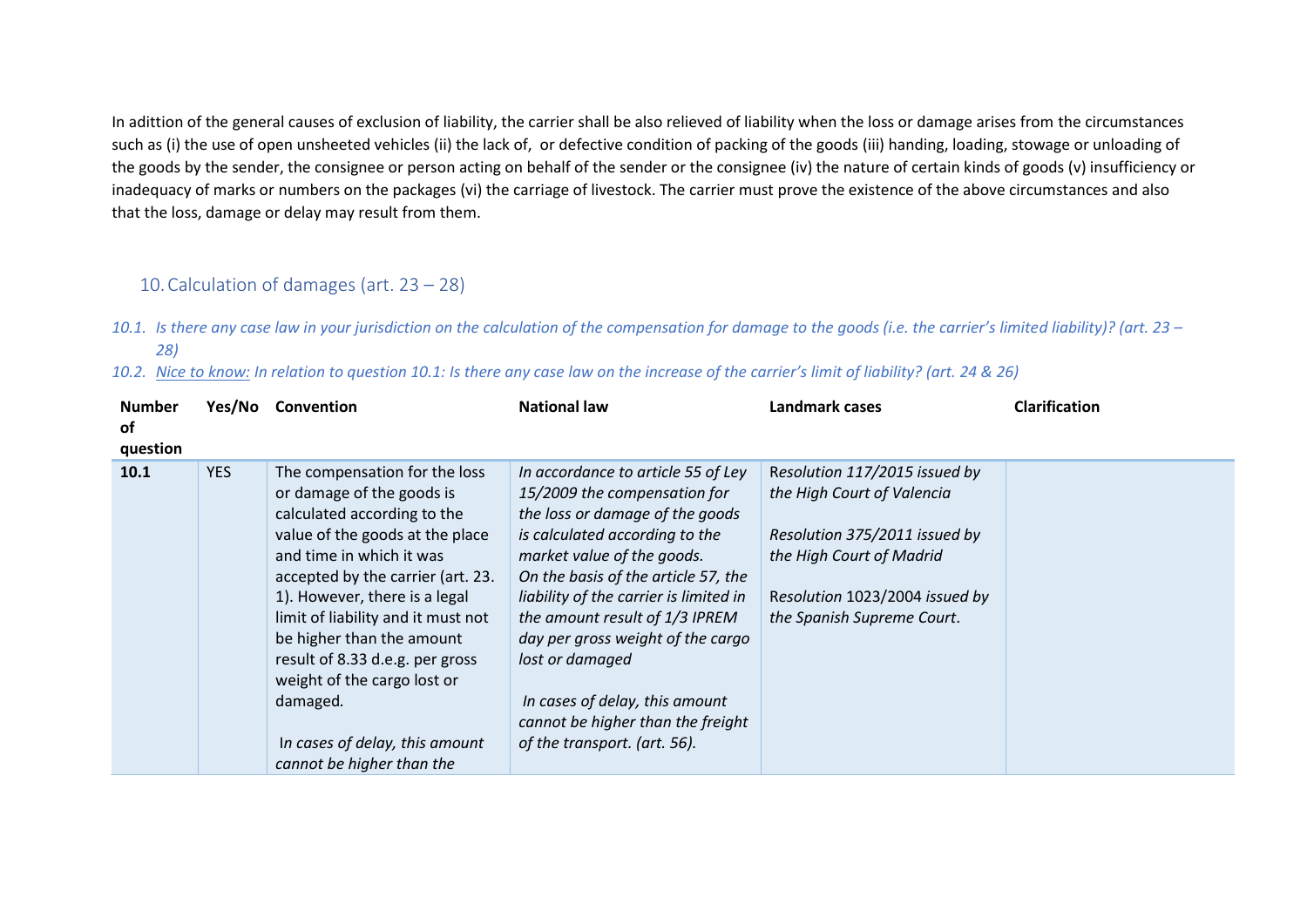|      |            | freight of the transport. (art.<br>$23.5$ ).<br>In addition, the carrier is also<br>liable to reimburse customs<br>duties and other expenses<br>incurred during the carriage<br>(art. 23.4).                                                                                                                                                                                                                                                                                                                                                                                                                                                                                                                               | In addition, the carrier is also<br>liable to reimburse customs<br>duties and other expenses<br>incurred during the carriage (art.<br>58).                                                                                                                                                            |                                                                                                                                  |  |
|------|------------|----------------------------------------------------------------------------------------------------------------------------------------------------------------------------------------------------------------------------------------------------------------------------------------------------------------------------------------------------------------------------------------------------------------------------------------------------------------------------------------------------------------------------------------------------------------------------------------------------------------------------------------------------------------------------------------------------------------------------|-------------------------------------------------------------------------------------------------------------------------------------------------------------------------------------------------------------------------------------------------------------------------------------------------------|----------------------------------------------------------------------------------------------------------------------------------|--|
| 10.2 | <b>YES</b> | A higher compensation may be<br>claimed to the carrier if the<br>sender declares a value for the<br>goods exceding the limit<br>establishes in article 23.3<br>(art.24) and that value shall be<br>substituted for the above limit.<br>In this cases, is mandatory that<br>the sender make a payment of a<br>surcharge of freights.<br>On the other hand, the sender<br>may fix the amount of a special<br>interest in delivery in the case of<br>loss or damage (art. 26). It is<br>also mandatory that the sender<br>pay a surcharge of freights. This<br>compensation is made in order<br>to compensate additional loss<br>or damage<br>(indirect/consequencial<br>damage) up to the total amount<br>declared, which is | Idem.<br>In accordance to article 61 of the<br>Spanish Land Transport Contracts<br>Act 15/2009, a higher<br>compensation may be claimed to<br>the carrier if the sender declares<br>a value for the goods or fix the<br>amount of a special interest in<br>delivery in the case of loss or<br>damage. | Resolution of the Spanish<br>Supreme Court dated 20 June<br>1989<br>Resolution 377/2004 issued by<br>the High Court of Barcelona |  |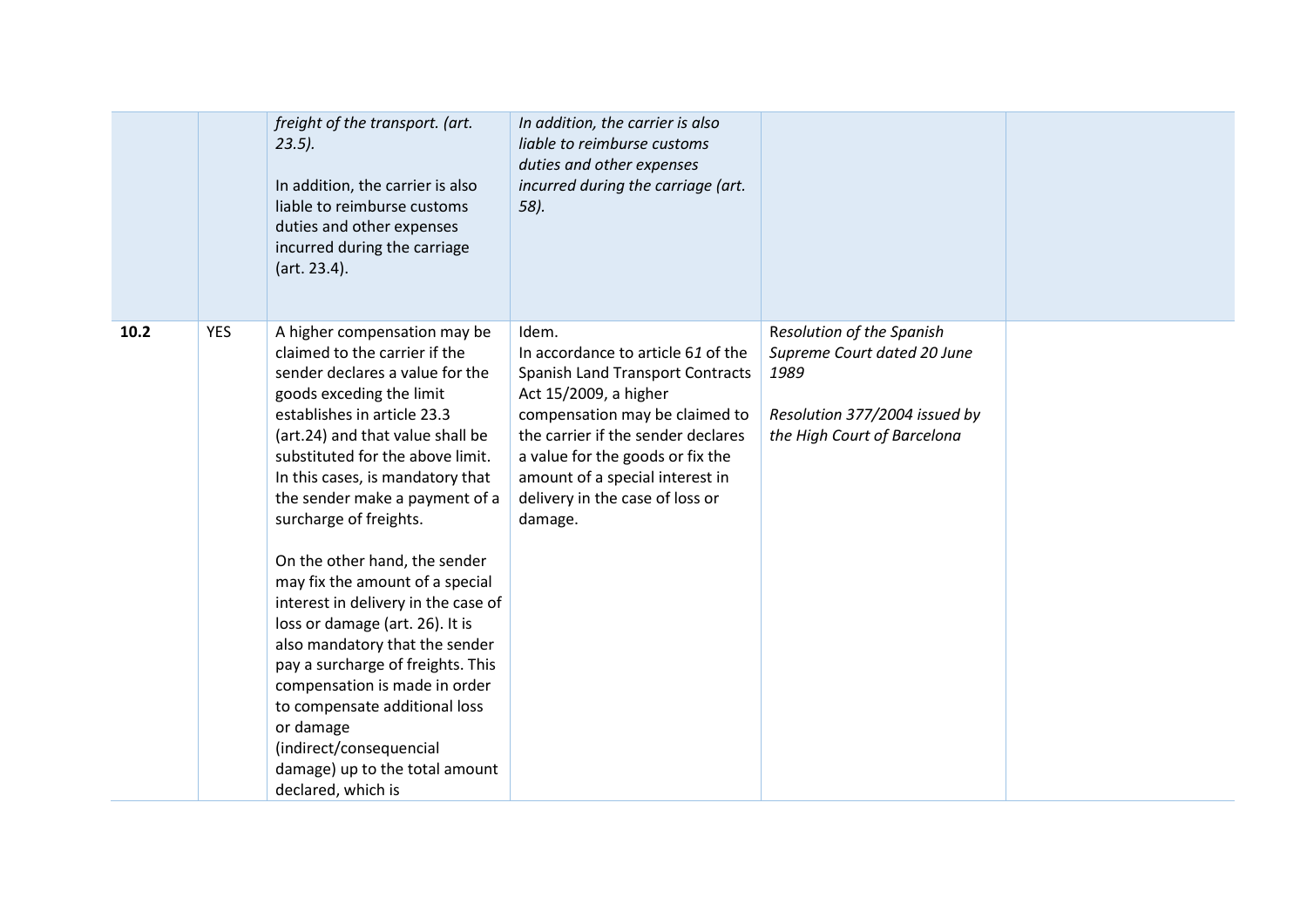| independently of the<br>compensation establishes in |  |
|-----------------------------------------------------|--|
| articles 23, 24 and 25.                             |  |

## 11.Unlimited liability (art. 29)

### *11.1. When is a carrier fully liable ? (i.e. when can the limits of his liability be 'broken through'?) (art. 29)*

The carrier is fully liable when intervining gross negligence or wilful misconduct during the carriage (Resolution 59/2018 issued by the High Court of Madrid; Resolution 197/2016 issued by the High Court of Barcelona).

The burden of proof lies on the sender who invokes that damage was caused due to this fact (Resolution of the Spanish Supreme Court dated 16 January 1987).

### *11.2. What is the interpretation of the phrase: '*wilful misconduct or by such default on his part as, in accordance with the law of the court or tribunal seized of the case, is considered as equivalent to wilful misconduct'*(art. 29[1] CMR) under your jurisdiction?*

Under Spanish law, it is does not always imply the intention to harm or harm, but the voluntary infringement of the legal duty, with the awareness that with the act itself, it carries out an unlawful act, executes something that is prohibited and does what it should not do, "having to be understood fraudulently dear the results that without being intentionally pursued, appear as a necessary consequence of the action, which is equivalent to what is traditionally called eventual fraud.

Resolutions 255/2009 and 382/2015 issued by the Spanish Supreme Court; Resolution 59/2018 issued by the High Court of Madrid.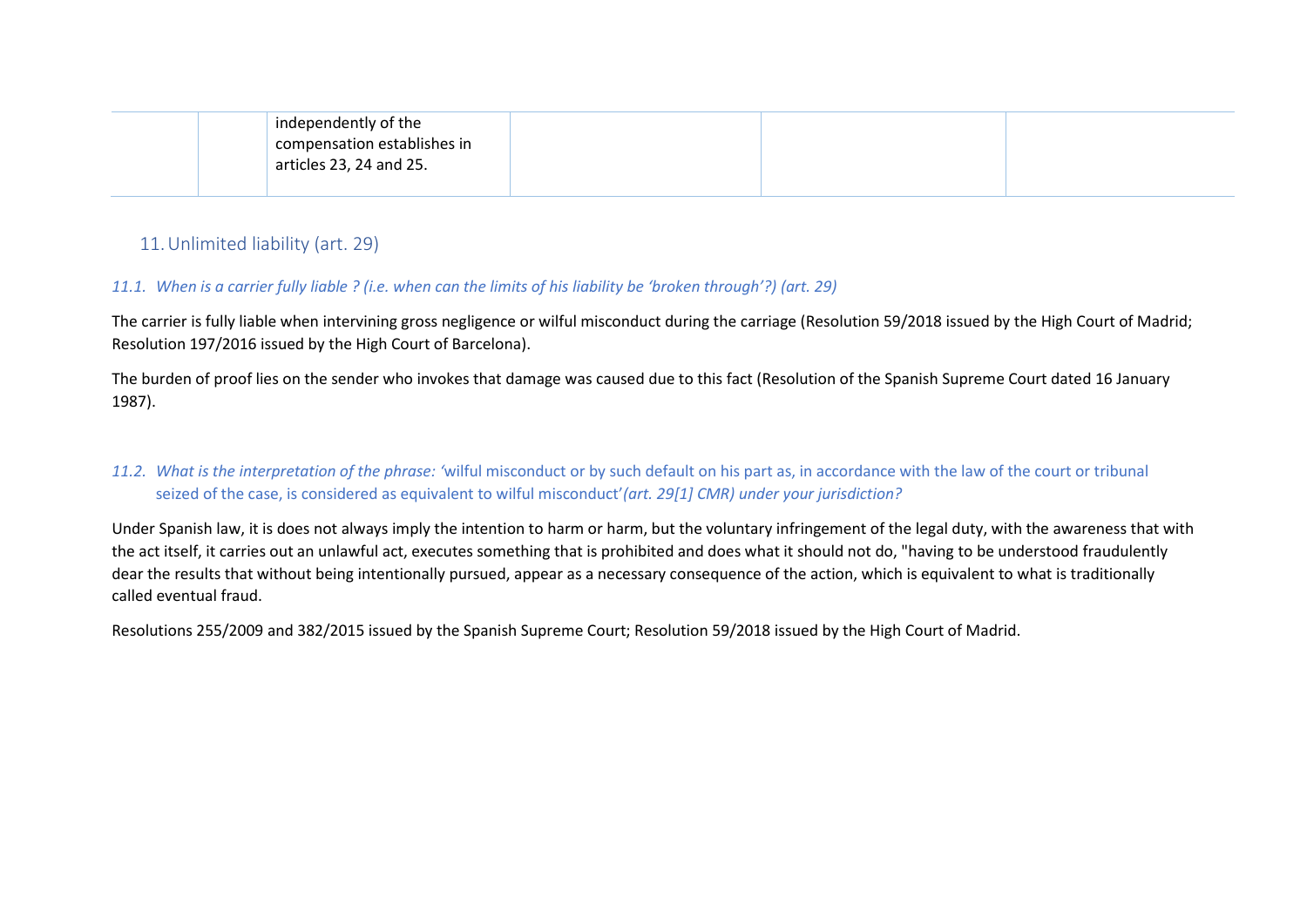# 12. Specific liability situations

| <b>Situation</b>                                                                | Liability<br>of the<br>carrier<br>Yes/No | Ambiguity<br>of case<br>law <sup>4</sup> | <b>Clarification</b>                                                                                                                                                                                                                                                                                                                                                                                                                                                                                                                                                                                                                                                              |
|---------------------------------------------------------------------------------|------------------------------------------|------------------------------------------|-----------------------------------------------------------------------------------------------------------------------------------------------------------------------------------------------------------------------------------------------------------------------------------------------------------------------------------------------------------------------------------------------------------------------------------------------------------------------------------------------------------------------------------------------------------------------------------------------------------------------------------------------------------------------------------|
| Theft while driving                                                             | <b>YES</b>                               | Sometimes                                | Depending of the circumstances of the theft.                                                                                                                                                                                                                                                                                                                                                                                                                                                                                                                                                                                                                                      |
| Theft during parking                                                            | <b>YES</b>                               | Sometimes                                | Theft during the parking but the Judge applies the limit of liability on the basis of the article 23.3<br>CMR Convention because he did not consider intervention of gross negligence or wilful misconduct<br>during the carriage. Parking in a security zone, so close to the delivery place.<br>Resolution 375/2011 issued by the High Court of Madrid<br>Theft during the parking in a unsecurity zone for four days, without security measures. The carrier is<br>full liable an no limitiation is applicable (Resolution 181/2011 issued by the High Court of Barcelona                                                                                                      |
| <b>Theft during</b><br>subcarriage (for<br>example an<br>unreliable subcarrier) | <b>YES</b>                               | Sometimes                                | The carrier is responsible for its own acts and for the acts of any subcontractor(s), independently of<br>his right to seek later reimbursement from any liable subcontractor(s).<br>Same scenario as above.                                                                                                                                                                                                                                                                                                                                                                                                                                                                      |
| Improper<br>securing/lashing of<br>the goods                                    | <b>NO</b>                                | Sometimes                                | In accordance to article 17.4 of CMR Convention, the carrier is not liable for damage suffered by<br>goods as a consequence of an improper securing/lashing of them which was made by the sender<br>(Resolution 678/2019 issued by the High Court of Cordoba)<br>However, the carrier, prior to starting the carriage, must check that the goods are in a good condition<br>(in relation to an incorrect securing/lashing). As a consecuence of this, the carrier can be held liable<br>of this fact if this could be appreciate by the carrier and he did not insert the correspondent remark<br>in the CMR document<br>(Resolution 38/2016 issued by the High Court of Zamora). |
| <b>Improper loading or</b><br>discharge of the<br>goods                         | <b>NO</b>                                |                                          | In accordance to article 17.4 CMR Convention, the carrier is not liable for damage suffered by goods<br>as a consequence of an improper loading or discharge of them. However, the carrier can be liable if                                                                                                                                                                                                                                                                                                                                                                                                                                                                       |

<sup>&</sup>lt;sup>4</sup> Please indicate to what extent the case law in your country is in line, or whether case law differs from judgement to judgement.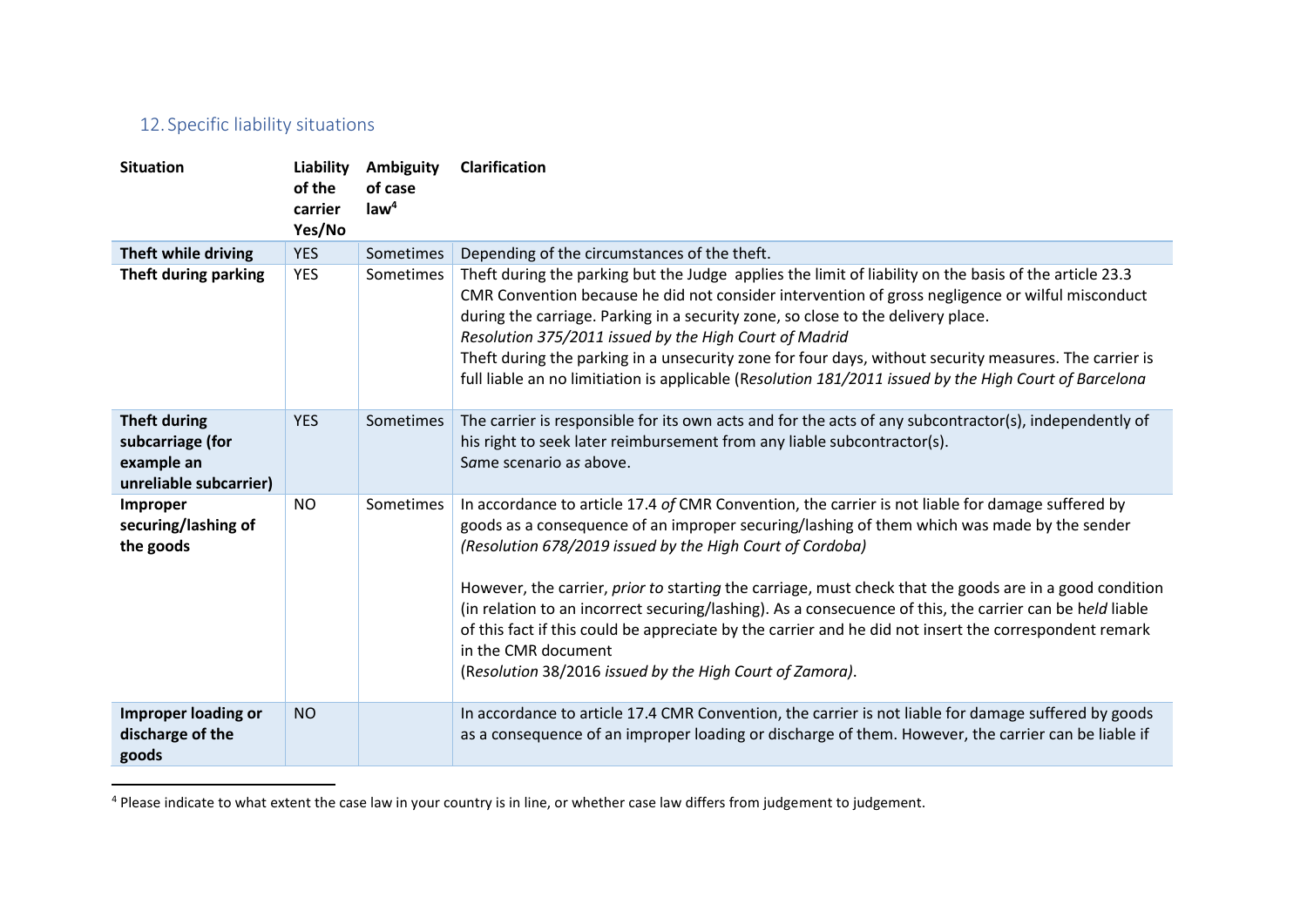|                                                  |            |              | the damage suffered by goods was due to an incorrect instruction about the loading of the cargo<br>made by the carrier to the shipper<br>(Resolution 647/2019 issued by the High Court of Navarra)                                                          |
|--------------------------------------------------|------------|--------------|-------------------------------------------------------------------------------------------------------------------------------------------------------------------------------------------------------------------------------------------------------------|
| <b>Temporary storage</b>                         | <b>YES</b> | <b>Never</b> | The carrier is liable for the custody of the goods according to article 3 and 17 of the CMR Convention.<br>Theft of the goods during temporary storage, warehouse without security measures<br>(Resolution 1342/2020 issued by the High Court of Alicante). |
| <b>Reload/transit</b>                            | <b>YES</b> | <b>Never</b> | The carrier is liable because this happens during the carriage of the goods.                                                                                                                                                                                |
| <b>Traffic</b>                                   | <b>YES</b> | <b>Never</b> | Traffic accident. Overturning of a truck due to the crossing of an animal<br>(Resolution 545/2006 issued by the High Court of Malaga).                                                                                                                      |
| <b>Weather conditions</b>                        | <b>YES</b> | Rarely       | Sometimes the carrier is exempted of liability but he has the burden of proof that the circumstance<br>was unpredictable or, at least, predictable but unavoidable.                                                                                         |
| Overloading                                      | <b>YES</b> | Sometimes    | The same escenario than in an improper loading or discharge of the goods.                                                                                                                                                                                   |
| <b>Contamination during</b><br>/ after loading   | <b>YES</b> | Sometimes    | Depending of the particular circumstances in each case.                                                                                                                                                                                                     |
| <b>Contamination during</b><br>/ after discharge | <b>YES</b> | Sometimes    | Depending of the particular circumstances in each case.                                                                                                                                                                                                     |

## 13. Successive carriage (art. 34 – 40)

#### *13.1. When is a successive carrier liable? (art. 34 – 36)*

In a succesive carriage, every carrier is liable for the performance of the whole operation because they become a party to the contract of carriage under the terms of the consignment note, by reason of his acceptance of the goods and the consignment note.

Joint and several liability of the whole carriers

(Resolution 635/1998 issued by the Spanish Supreme Court).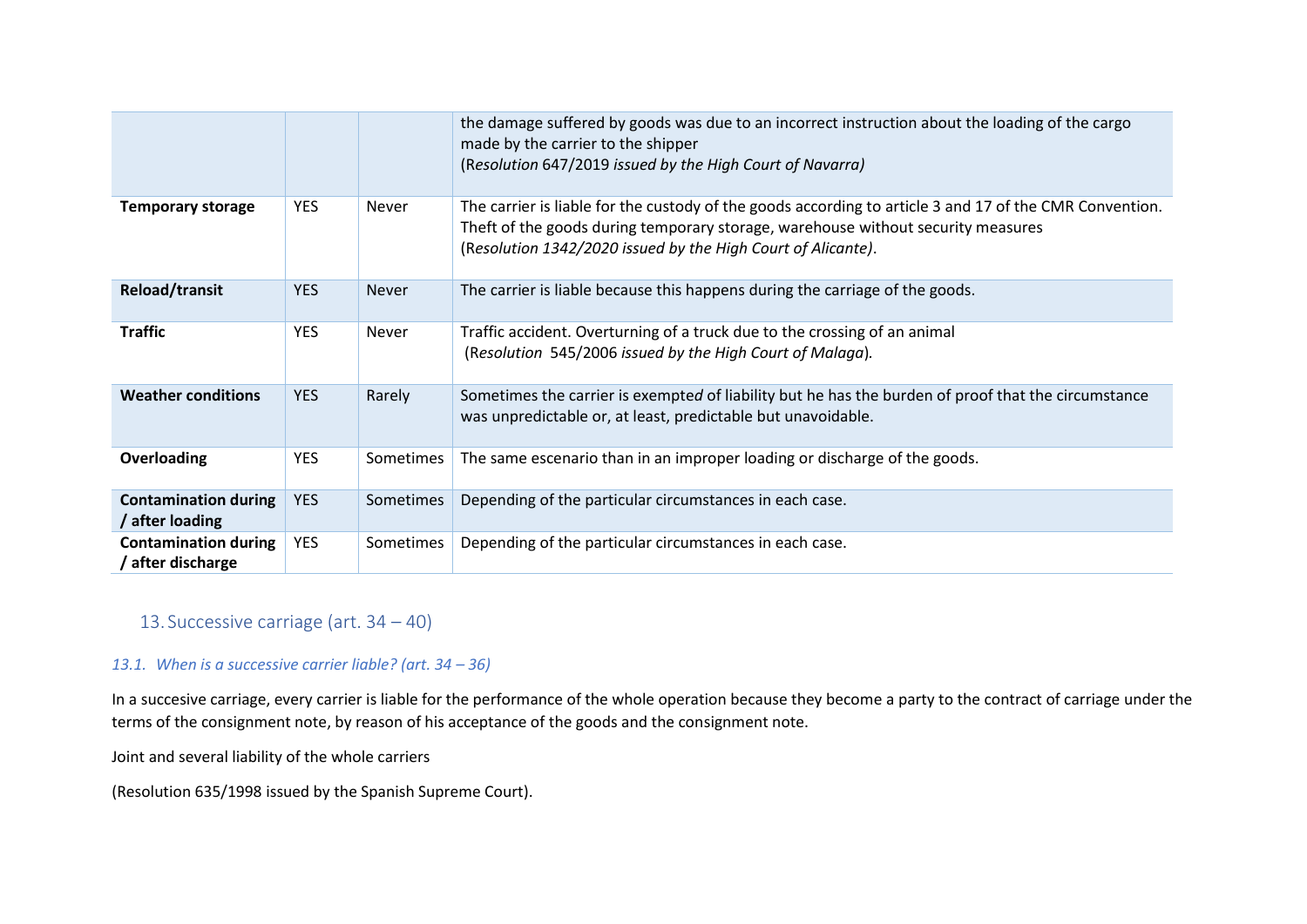#### *13.2. To what extent do successive carriers have a right of recourse against one another? (art. 37 – 40)*

In accordance to article 37 of CMR Convention, the carrier who has paid a compensation in compliance with the provisions of CMR Convention shall be entitled to recover this compensation from the other sucessive carriers.

If the harmful event happened in the course of the carriage made by one of the carriers, this carrier will be liable to pay the full compensation. Otherwise, every carriers will be liable to pay proportionaly to the routes covered.

If the carrier who has been condemned in legal proceedings informed and called to the proceedings to every carriers, they cannot disput the valid of that payment in the recovery actions against them.

#### *13.3. Nice to know: What is the difference between a successive carrier and a substitute carrier? (art. 34 & 35)*

A successive carrier performs a part of the journey under a single contract and each of them shall be responsible of the whole carriage.

A substitute carrier performs the whole carriage but he is not a part of the initial contract and acts as a subcontractor from the initial carrier.

Under Spanish law, article 6 of Ley 15/2009 regulates the nature of the substitute carriers (effective carriers).

### 14. E-CMR

#### *14.1. Can the CMR consignment note be made up digitally?*

| Yes/No     | E-Protocol            | National law (civil law as well as public law) | Landmark cases | <b>Clarification</b> |
|------------|-----------------------|------------------------------------------------|----------------|----------------------|
| <b>YES</b> | Spain has signed      | The validity of the e-CMR is admited in our    |                |                      |
|            | that Additional       | legislation, under article 15 of Ley 15/2009.  |                |                      |
|            | Protocol at CMR       |                                                |                |                      |
|            | Convention, 20th      |                                                |                |                      |
|            | February, ratified by |                                                |                |                      |
|            | Spain and published   |                                                |                |                      |